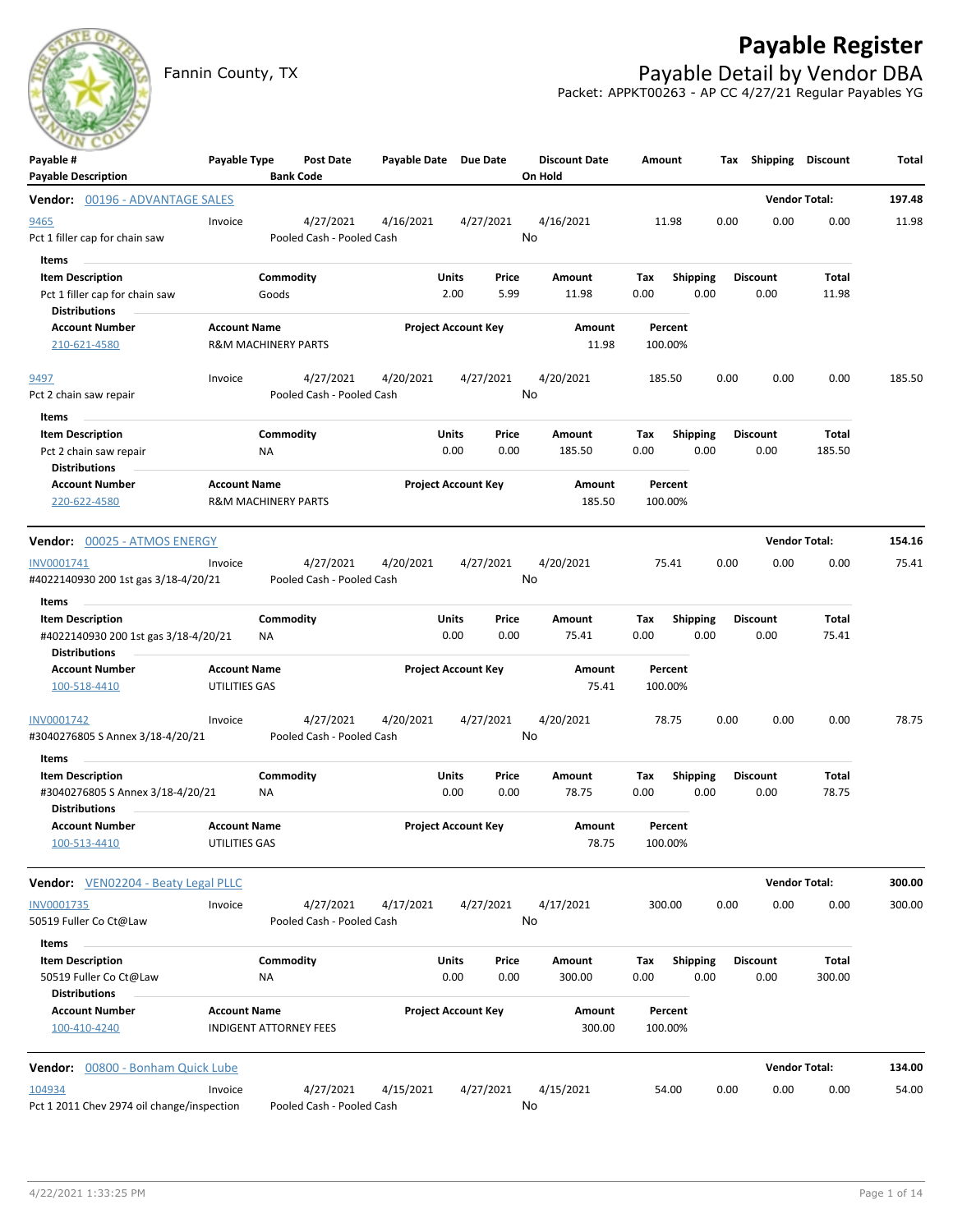| <b>Payable Register</b>                                                      |                                                       |                                        |                       |                            |                 |                                 |             |                         |      |                         | Packet: APPKT00263 - AP CC 4/27/21 Regular Payables YG |        |
|------------------------------------------------------------------------------|-------------------------------------------------------|----------------------------------------|-----------------------|----------------------------|-----------------|---------------------------------|-------------|-------------------------|------|-------------------------|--------------------------------------------------------|--------|
| Payable #<br><b>Payable Description</b>                                      | Payable Type                                          | <b>Post Date</b><br><b>Bank Code</b>   | Payable Date Due Date |                            |                 | <b>Discount Date</b><br>On Hold | Amount      |                         |      | Tax Shipping Discount   |                                                        | Total  |
| Items                                                                        |                                                       |                                        |                       |                            |                 |                                 |             |                         |      |                         |                                                        |        |
| <b>Item Description</b>                                                      | Commodity                                             |                                        |                       | Units                      | Price           | Amount                          | Tax         | <b>Shipping</b>         |      | <b>Discount</b>         | Total                                                  |        |
| Pct 1 2011 Chev 2974 oil change/inspecti<br><b>Distributions</b>             | ΝA                                                    |                                        |                       | 0.00                       | 0.00            | 54.00                           | 0.00        | 0.00                    |      | 0.00                    | 54.00                                                  |        |
| <b>Account Number</b><br>210-621-4570                                        | <b>Account Name</b><br>R&M MACHINERY GAS & OIL        |                                        |                       | <b>Project Account Key</b> |                 | Amount<br>47.00                 |             | Percent<br>87.04%       |      |                         |                                                        |        |
| 210-621-4580                                                                 | <b>R&amp;M MACHINERY PARTS</b>                        |                                        |                       |                            |                 | 7.00                            |             | 12.96%                  |      |                         |                                                        |        |
| 104972                                                                       | Invoice                                               | 4/27/2021                              | 4/15/2021             |                            | 4/27/2021       | 4/15/2021                       |             | 73.00                   | 0.00 | 0.00                    | 0.00                                                   | 73.00  |
| Sheriff 2011 Chev Unit 4878 oil change/tires                                 |                                                       | Pooled Cash - Pooled Cash              |                       |                            | No              |                                 |             |                         |      |                         |                                                        |        |
| Items                                                                        |                                                       |                                        |                       |                            |                 |                                 |             |                         |      |                         |                                                        |        |
| <b>Item Description</b>                                                      | Commodity                                             |                                        |                       | Units                      | Price           | Amount                          | Tax         | <b>Shipping</b>         |      | <b>Discount</b>         | Total                                                  |        |
| Sheriff 2011 Chev Unit 4878 oil change/tir NA                                |                                                       |                                        |                       | 0.00                       | 0.00            | 73.00                           | 0.00        | 0.00                    |      | 0.00                    | 73.00                                                  |        |
| <b>Distributions</b>                                                         |                                                       |                                        |                       |                            |                 |                                 |             |                         |      |                         |                                                        |        |
| <b>Account Number</b><br>100-560-4540                                        | <b>Account Name</b><br>R & M AUTOMOBILES              |                                        |                       | <b>Project Account Key</b> |                 | Amount<br>73.00                 |             | Percent<br>100.00%      |      |                         |                                                        |        |
| 105266                                                                       | Invoice                                               | 4/27/2021                              | 4/21/2021             |                            | 4/27/2021       | 4/21/2021                       |             | 7.00                    | 0.00 | 0.00                    | 0.00                                                   | 7.00   |
| Pct 1 2004 Mack 5780 inspection                                              |                                                       | Pooled Cash - Pooled Cash              |                       |                            | No              |                                 |             |                         |      |                         |                                                        |        |
|                                                                              |                                                       |                                        |                       |                            |                 |                                 |             |                         |      |                         |                                                        |        |
| Items                                                                        |                                                       |                                        |                       |                            |                 |                                 |             |                         |      |                         |                                                        |        |
| <b>Item Description</b><br>Pct 1 2004 Mack 5780 inspection                   | Commodity<br>ΝA                                       |                                        |                       | Units<br>0.00              | Price<br>0.00   | Amount<br>7.00                  | Tax<br>0.00 | <b>Shipping</b><br>0.00 |      | <b>Discount</b><br>0.00 | Total<br>7.00                                          |        |
| <b>Distributions</b>                                                         |                                                       |                                        |                       |                            |                 |                                 |             |                         |      |                         |                                                        |        |
| <b>Account Number</b><br>210-621-4580                                        | <b>Account Name</b><br><b>R&amp;M MACHINERY PARTS</b> |                                        |                       | <b>Project Account Key</b> |                 | Amount<br>7.00                  |             | Percent<br>100.00%      |      |                         |                                                        |        |
| <b>Vendor: 00725 - BRANNAN, QUIENCY SMITH</b>                                |                                                       |                                        |                       |                            |                 |                                 |             |                         |      |                         | <b>Vendor Total:</b>                                   | 608.00 |
| INV0001730                                                                   | Invoice                                               | 4/27/2021                              | 4/9/2021              |                            | 4/27/2021       | 4/9/2021                        |             | 608.00                  | 0.00 | 0.00                    | 0.00                                                   | 608.00 |
| CR-20-27307 Bruner Dst Ct                                                    |                                                       | Pooled Cash - Pooled Cash              |                       |                            | No              |                                 |             |                         |      |                         |                                                        |        |
| Items                                                                        |                                                       |                                        |                       |                            |                 |                                 |             |                         |      |                         |                                                        |        |
| <b>Item Description</b><br>CR-20-27307 Bruner Dst Ct<br><b>Distributions</b> | Commodity<br><b>NA</b>                                |                                        |                       | Units<br>0.00              | Price<br>0.00   | Amount<br>608.00                | Tax<br>0.00 | <b>Shipping</b><br>0.00 |      | <b>Discount</b><br>0.00 | Total<br>608.00                                        |        |
| <b>Account Number</b>                                                        | <b>Account Name</b>                                   |                                        |                       | <b>Project Account Key</b> |                 | Amount                          |             | Percent                 |      |                         |                                                        |        |
| 100-435-4370                                                                 | <b>ATTORNEY FEES</b>                                  |                                        |                       |                            |                 | 608.00                          |             | 100.00%                 |      |                         |                                                        |        |
| Vendor: 00610 - CIRCLE STAR QUICK LUBE & TIRE                                |                                                       |                                        |                       |                            |                 |                                 |             |                         |      | <b>Vendor Total:</b>    |                                                        | 31.60  |
| 11-0183444                                                                   | Invoice                                               | 4/27/2021                              | 4/7/2021              |                            | 4/27/2021       | 4/7/2021                        |             | 7.00                    | 0.00 | 0.00                    | 0.00                                                   | 7.00   |
| Pct 2 2018 Chev 8733 inspection<br>Items                                     |                                                       | Pooled Cash - Pooled Cash              |                       |                            | No              |                                 |             |                         |      |                         |                                                        |        |
| <b>Item Description</b>                                                      | Commodity                                             |                                        |                       | <b>Units</b>               | Price           | Amount                          | Tax         | <b>Shipping</b>         |      | <b>Discount</b>         | Total                                                  |        |
| Pct 2 2018 Chev 8733 inspection<br><b>Distributions</b>                      | NA                                                    |                                        |                       | 0.00                       | 0.00            | 7.00                            | 0.00        | 0.00                    |      | 0.00                    | 7.00                                                   |        |
| <b>Account Number</b><br>220-622-4580                                        | <b>Account Name</b><br><b>R&amp;M MACHINERY PARTS</b> |                                        |                       | <b>Project Account Key</b> |                 | Amount<br>7.00                  |             | Percent<br>100.00%      |      |                         |                                                        |        |
|                                                                              |                                                       |                                        |                       |                            |                 |                                 |             |                         |      |                         |                                                        |        |
| 11-0183768<br>Sheriff 2019 Ford Unit 4616 repair                             | Invoice                                               | 4/27/2021<br>Pooled Cash - Pooled Cash | 4/13/2021             |                            | 4/27/2021<br>No | 4/13/2021                       |             | 24.60                   | 0.00 | 0.00                    | 0.00                                                   | 24.60  |
| Items                                                                        |                                                       |                                        |                       |                            |                 |                                 |             |                         |      |                         |                                                        |        |
| <b>Item Description</b><br>Sheriff 2019 Ford Unit 4616 repair                | Commodity<br>ΝA                                       |                                        |                       | Units<br>0.00              | Price<br>0.00   | Amount<br>24.60                 | Tax<br>0.00 | Shipping<br>0.00        |      | <b>Discount</b><br>0.00 | Total<br>24.60                                         |        |
| <b>Distributions</b>                                                         |                                                       |                                        |                       |                            |                 |                                 |             |                         |      |                         |                                                        |        |
| <b>Account Number</b><br>100-560-4540                                        | <b>Account Name</b><br>R & M AUTOMOBILES              |                                        |                       | <b>Project Account Key</b> |                 | Amount<br>24.60                 |             | Percent<br>100.00%      |      |                         |                                                        |        |
| <b>Vendor:</b> VEN02089 - Cirro Energy                                       |                                                       |                                        |                       |                            |                 |                                 |             |                         |      |                         | <b>Vendor Total:</b>                                   | 263.01 |
| 129005090242                                                                 |                                                       | 4/27/2021                              |                       |                            | 5/12/2021       | 4/12/2021                       |             | 263.01                  | 0.00 | 0.00                    | 0.00                                                   | 263.01 |
| EMS electric 3/10-4/9/21                                                     | Invoice                                               | Pooled Cash - Pooled Cash              | 4/12/2021             |                            | No              |                                 |             |                         |      |                         |                                                        |        |

 $\overline{\phantom{a}}$ 

 $\overline{\phantom{0}}$ 

 $\overline{\phantom{a}}$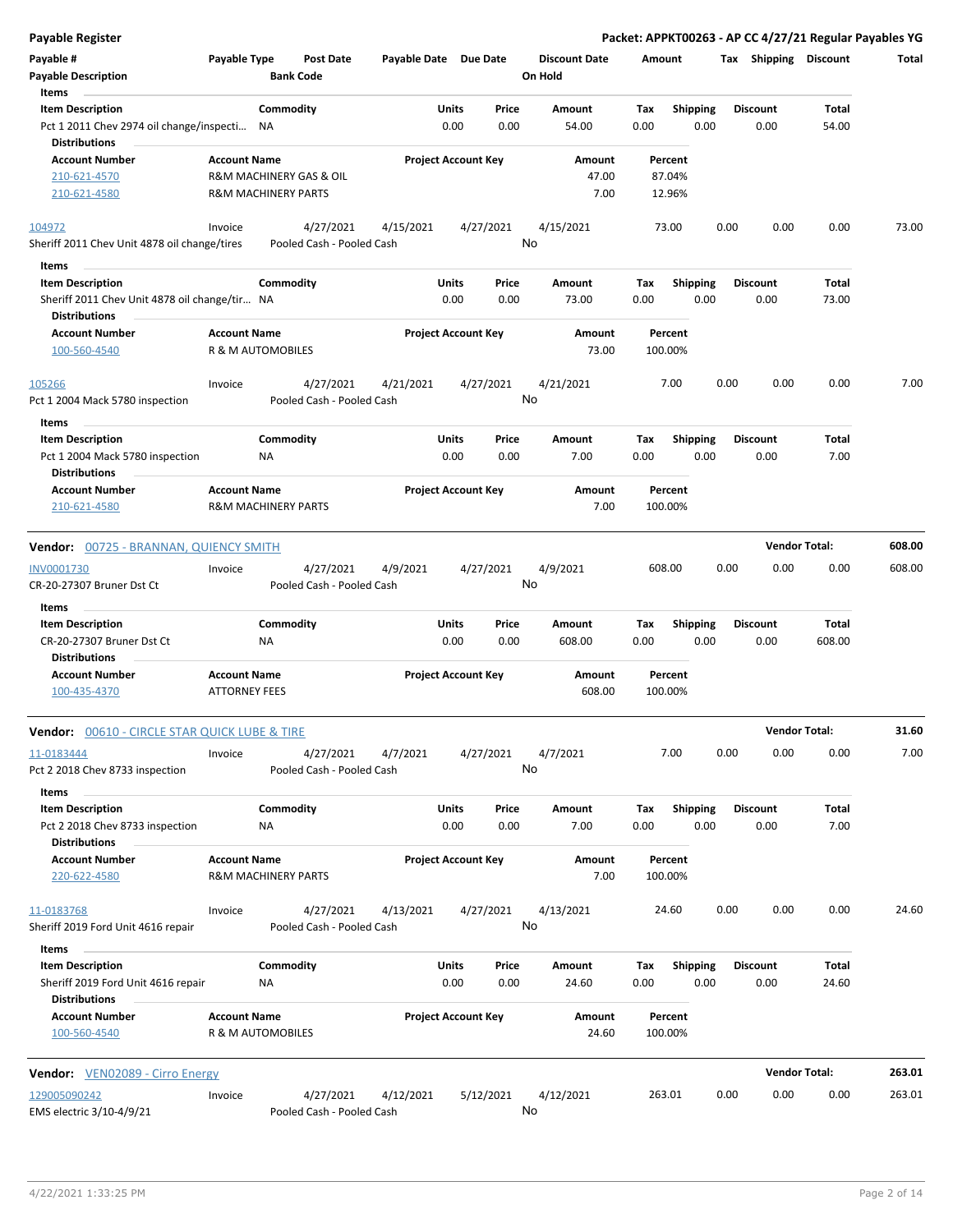| Payable Register                                                    |                                                       |                                        |                       |                                |                                 |                    |                         |      |                         | Packet: APPKT00263 - AP CC 4/27/21 Regular Payables YG |          |
|---------------------------------------------------------------------|-------------------------------------------------------|----------------------------------------|-----------------------|--------------------------------|---------------------------------|--------------------|-------------------------|------|-------------------------|--------------------------------------------------------|----------|
| Payable #<br><b>Payable Description</b>                             | Payable Type                                          | <b>Post Date</b><br><b>Bank Code</b>   | Payable Date Due Date |                                | <b>Discount Date</b><br>On Hold | Amount             |                         |      |                         | Tax Shipping Discount                                  | Total    |
| Items<br><b>Item Description</b>                                    |                                                       | Commodity                              |                       | Units<br>Price                 | Amount                          | Tax                | <b>Shipping</b>         |      | <b>Discount</b>         | Total                                                  |          |
| EMS electric 3/10-4/9/21<br><b>Distributions</b>                    | ΝA                                                    |                                        |                       | 0.00<br>0.00                   | 263.01                          | 0.00               | 0.00                    |      | 0.00                    | 263.01                                                 |          |
| <b>Account Number</b><br>100-540-4400                               | <b>Account Name</b><br>UTILITIES ELECTRICITY          |                                        |                       | <b>Project Account Key</b>     | Amount<br>263.01                | Percent<br>100.00% |                         |      |                         |                                                        |          |
| Vendor: 00163 - COOPER-SORRELLS FUNERAL HOME                        |                                                       |                                        |                       |                                |                                 |                    |                         |      |                         | <b>Vendor Total:</b>                                   | 1,839.75 |
| $C21-11$                                                            | Invoice                                               | 4/27/2021                              | 4/12/2021             | 4/27/2021                      | 4/12/2021                       | 627.25             |                         | 0.00 | 0.00                    | 0.00                                                   | 627.25   |
| Rhodes removal/pouch/transport                                      |                                                       | Pooled Cash - Pooled Cash              |                       |                                | No                              |                    |                         |      |                         |                                                        |          |
| Items                                                               |                                                       |                                        |                       |                                |                                 |                    |                         |      |                         |                                                        |          |
| <b>Item Description</b>                                             |                                                       | Commodity                              |                       | Units<br>Price                 | Amount                          | Tax                | Shipping                |      | <b>Discount</b>         | Total                                                  |          |
| Rhodes removal/pouch/transport<br><b>Distributions</b>              | ΝA                                                    |                                        |                       | 0.00<br>0.00                   | 627.25                          | 0.00               | 0.00                    |      | 0.00                    | 627.25                                                 |          |
| <b>Account Number</b><br>100-425-4660                               | <b>Account Name</b><br><b>AUTOPSIES</b>               |                                        |                       | <b>Project Account Key</b>     | Amount<br>627.25                | Percent<br>100.00% |                         |      |                         |                                                        |          |
| $C21-12$                                                            | Invoice                                               | 4/27/2021                              | 4/12/2021             | 4/27/2021                      | 4/12/2021                       | 606.25             |                         | 0.00 | 0.00                    | 0.00                                                   | 606.25   |
| Gann removal/pouch/transport                                        |                                                       | Pooled Cash - Pooled Cash              |                       |                                | No                              |                    |                         |      |                         |                                                        |          |
| Items                                                               |                                                       |                                        |                       |                                |                                 |                    |                         |      |                         |                                                        |          |
| <b>Item Description</b>                                             |                                                       | Commodity                              |                       | Units<br>Price                 | Amount                          | Tax                | <b>Shipping</b>         |      | <b>Discount</b>         | Total                                                  |          |
| Gann removal/pouch/transport<br><b>Distributions</b>                | ΝA                                                    |                                        |                       | 0.00<br>0.00                   | 606.25                          | 0.00               | 0.00                    |      | 0.00                    | 606.25                                                 |          |
| <b>Account Number</b>                                               | <b>Account Name</b>                                   |                                        |                       | <b>Project Account Key</b>     | Amount                          | Percent            |                         |      |                         |                                                        |          |
| 100-425-4660                                                        | <b>AUTOPSIES</b>                                      |                                        |                       |                                | 606.25                          | 100.00%            |                         |      |                         |                                                        |          |
| $C21-13$                                                            | Invoice                                               | 4/27/2021                              | 4/12/2021             | 4/27/2021                      | 4/12/2021                       | 606.25             |                         | 0.00 | 0.00                    | 0.00                                                   | 606.25   |
| Nall removal/pouch/transport                                        |                                                       | Pooled Cash - Pooled Cash              |                       |                                | No                              |                    |                         |      |                         |                                                        |          |
| Items                                                               |                                                       |                                        |                       |                                |                                 |                    |                         |      |                         |                                                        |          |
| <b>Item Description</b>                                             |                                                       | Commodity                              |                       | Units<br>Price                 | Amount                          | Tax                | <b>Shipping</b>         |      | <b>Discount</b>         | Total                                                  |          |
| Nall removal/pouch/transport<br><b>Distributions</b>                | ΝA                                                    |                                        |                       | 0.00<br>0.00                   | 606.25                          | 0.00               | 0.00                    |      | 0.00                    | 606.25                                                 |          |
| <b>Account Number</b><br>100-425-4660                               | <b>Account Name</b><br><b>AUTOPSIES</b>               |                                        |                       | <b>Project Account Key</b>     | Amount<br>606.25                | Percent<br>100.00% |                         |      |                         |                                                        |          |
| Vendor: 00613 - ELDORADO DENTAL                                     |                                                       |                                        |                       |                                |                                 |                    |                         |      | <b>Vendor Total:</b>    |                                                        | 225.00   |
| 04172021                                                            | Invoice                                               | 4/27/2021                              | 4/17/2021             | 4/27/2021                      | 4/17/2021                       | 225.00             |                         | 0.00 | 0.00                    | 0.00                                                   | 225.00   |
| April 2021 prisoner dental<br>Items                                 |                                                       | Pooled Cash - Pooled Cash              |                       |                                | No                              |                    |                         |      |                         |                                                        |          |
| <b>Item Description</b>                                             |                                                       | Commodity                              |                       | Units<br>Price                 | Amount                          | Tax                | <b>Shipping</b>         |      | <b>Discount</b>         | Total                                                  |          |
| April 2021 prisoner dental<br><b>Distributions</b>                  | NA                                                    |                                        |                       | 0.00<br>0.00                   | 225.00                          | 0.00               | 0.00                    |      | 0.00                    | 225.00                                                 |          |
| <b>Account Number</b><br>100-565-4050                               | <b>Account Name</b><br>PRISONER MEDICAL               |                                        |                       | <b>Project Account Key</b>     | Amount<br>225.00                | Percent<br>100.00% |                         |      |                         |                                                        |          |
| <b>Vendor: 00797 - FANNIN COUNTY TAX ASSESSOR-COL</b>               |                                                       |                                        |                       |                                |                                 |                    |                         |      |                         | <b>Vendor Total:</b>                                   | 15.00    |
| <b>INV0001738</b>                                                   | Invoice                                               | 4/27/2021                              | 4/21/2021             | 4/27/2021                      | 4/21/2021                       | 7.50               |                         | 0.00 | 0.00                    | 0.00                                                   | 7.50     |
| Pct 1 2004 Mack registration Plate 1404937                          |                                                       | Pooled Cash - Pooled Cash              |                       |                                | No                              |                    |                         |      |                         |                                                        |          |
| Items                                                               |                                                       |                                        |                       |                                |                                 |                    |                         |      |                         |                                                        |          |
| <b>Item Description</b><br>Pct 1 2004 Mack registration Plate 14049 | NA.                                                   | Commodity                              |                       | Units<br>Price<br>0.00<br>0.00 | Amount<br>7.50                  | Tax<br>0.00        | <b>Shipping</b><br>0.00 |      | <b>Discount</b><br>0.00 | Total<br>7.50                                          |          |
| <b>Distributions</b>                                                |                                                       |                                        |                       |                                |                                 |                    |                         |      |                         |                                                        |          |
| <b>Account Number</b><br>210-621-4580                               | <b>Account Name</b><br><b>R&amp;M MACHINERY PARTS</b> |                                        |                       | <b>Project Account Key</b>     | Amount<br>7.50                  | Percent<br>100.00% |                         |      |                         |                                                        |          |
| INV0001739<br>Pct 1 2011 Chev registration Plate 1404942            | Invoice                                               | 4/27/2021<br>Pooled Cash - Pooled Cash | 4/21/2021             | 4/27/2021                      | 4/21/2021<br>No                 | 7.50               |                         | 0.00 | 0.00                    | 0.00                                                   | 7.50     |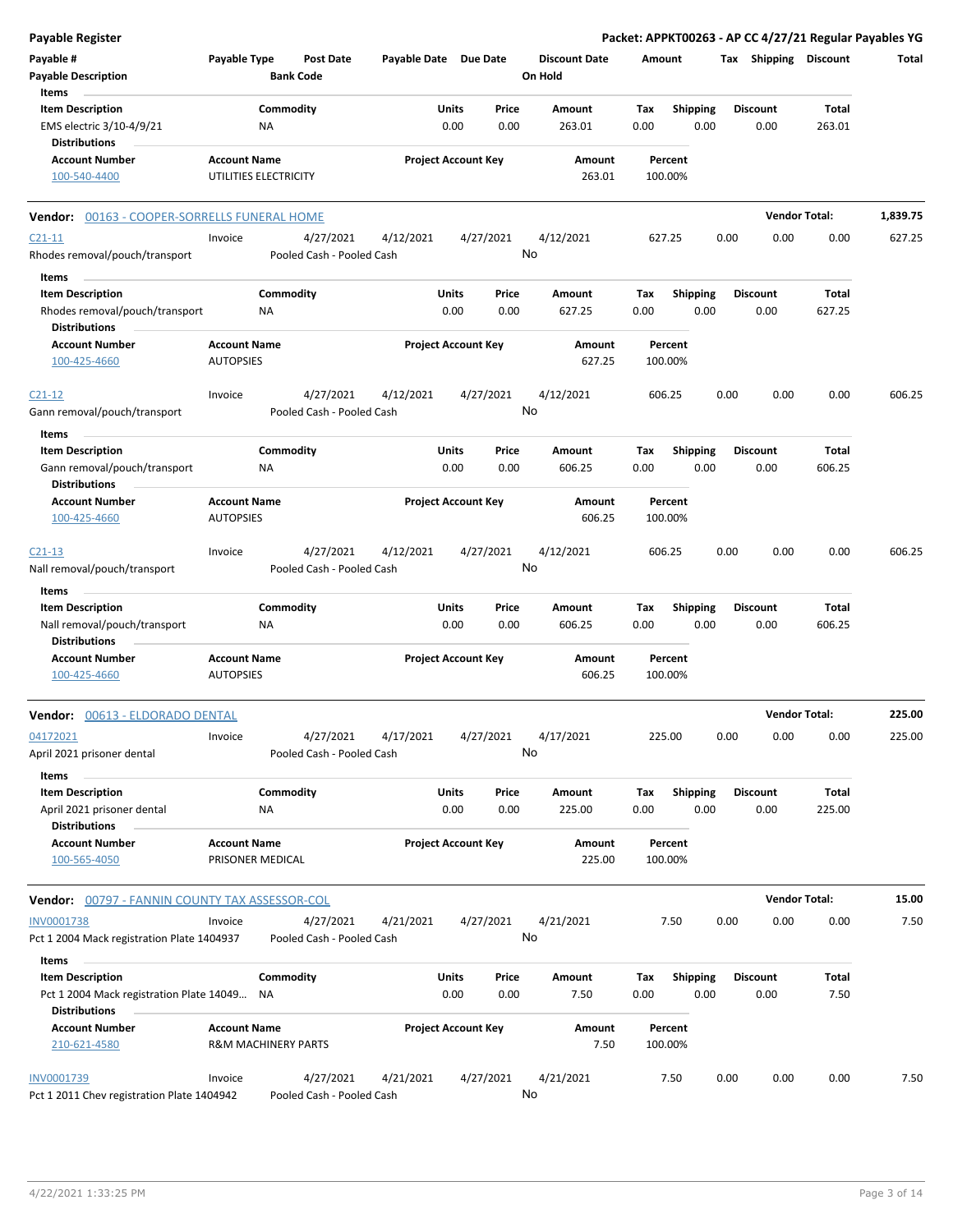| <b>Payable Register</b>                                                                |                                                                               |           |                                 |                  | Packet: APPKT00263 - AP CC 4/27/21 Regular Payables YG |                         |                      |        |
|----------------------------------------------------------------------------------------|-------------------------------------------------------------------------------|-----------|---------------------------------|------------------|--------------------------------------------------------|-------------------------|----------------------|--------|
| Payable #<br><b>Payable Description</b>                                                | Payable Type<br><b>Post Date</b><br>Payable Date Due Date<br><b>Bank Code</b> |           | <b>Discount Date</b><br>On Hold | Amount           | Tax Shipping Discount                                  |                         | Total                |        |
| Items                                                                                  |                                                                               |           |                                 |                  |                                                        |                         |                      |        |
| <b>Item Description</b><br>Pct 1 2011 Chev registration Plate 1404942 NA               | Commodity                                                                     | Units     | Price<br>0.00<br>0.00           | Amount<br>7.50   | Tax<br><b>Shipping</b><br>0.00<br>0.00                 | <b>Discount</b><br>0.00 | Total<br>7.50        |        |
| <b>Distributions</b>                                                                   |                                                                               |           |                                 |                  |                                                        |                         |                      |        |
| <b>Account Number</b><br>210-621-4580                                                  | <b>Account Name</b><br><b>R&amp;M MACHINERY PARTS</b>                         |           | <b>Project Account Key</b>      | Amount<br>7.50   | Percent<br>100.00%                                     |                         |                      |        |
| Vendor: VEN02327 - Farris, Terry                                                       |                                                                               |           |                                 |                  |                                                        |                         | <b>Vendor Total:</b> | 17.92  |
| <u>7259</u><br>271 Trailers reimbursement spindle nut/washer Pooled Cash - Pooled Cash | Invoice<br>4/27/2021                                                          | 4/15/2021 | 4/27/2021                       | 4/15/2021<br>No  | 17.92                                                  | 0.00<br>0.00            | 0.00                 | 17.92  |
| Items                                                                                  |                                                                               |           |                                 |                  |                                                        |                         |                      |        |
| <b>Item Description</b>                                                                | Commodity                                                                     | Units     | Price                           | Amount           | <b>Shipping</b><br>Tax                                 | <b>Discount</b>         | Total                |        |
| 271 Trailers reimbursement spindle nut/w NA<br><b>Distributions</b>                    |                                                                               |           | 0.00<br>0.00                    | 17.92            | 0.00<br>0.00                                           | 0.00                    | 17.92                |        |
| <b>Account Number</b><br>230-623-4580                                                  | <b>Account Name</b><br><b>R&amp;M MACHINERY PARTS</b>                         |           | <b>Project Account Key</b>      | Amount<br>17.92  | Percent<br>100.00%                                     |                         |                      |        |
| <b>Vendor: 00074 - FROELICH, DR. JAMES E.</b>                                          |                                                                               |           |                                 |                  |                                                        |                         | <b>Vendor Total:</b> | 200.00 |
| <b>INV0001728</b><br>3/21-4/20/21 Health Officer                                       | 4/27/2021<br>Invoice<br>Pooled Cash - Pooled Cash                             | 4/16/2021 | 4/27/2021                       | 4/16/2021<br>No  | 200.00                                                 | 0.00<br>0.00            | 0.00                 | 200.00 |
| Items                                                                                  |                                                                               |           |                                 |                  |                                                        |                         |                      |        |
| <b>Item Description</b><br>3/21-4/20/21 Health Officer<br><b>Distributions</b>         | Commodity<br>ΝA                                                               | Units     | Price<br>0.00<br>0.00           | Amount<br>200.00 | <b>Shipping</b><br>Tax<br>0.00<br>0.00                 | <b>Discount</b><br>0.00 | Total<br>200.00      |        |
| <b>Account Number</b><br>100-641-1020                                                  | <b>Account Name</b><br>SALARY APPOINTED OFFICIAL                              |           | <b>Project Account Key</b>      | Amount<br>200.00 | Percent<br>100.00%                                     |                         |                      |        |
| Vendor: 00126 - HERRINGTON PLUMBING                                                    |                                                                               |           |                                 |                  |                                                        |                         | <b>Vendor Total:</b> | 250.00 |
| INV0001743                                                                             | 4/27/2021<br>Invoice                                                          | 4/9/2021  | 4/27/2021                       | 4/9/2021         | 250.00                                                 | 0.00<br>0.00            | 0.00                 | 250.00 |
| Repair water leak at E. Annex                                                          | Pooled Cash - Pooled Cash                                                     |           |                                 | No               |                                                        |                         |                      |        |
| Items                                                                                  |                                                                               |           |                                 |                  |                                                        |                         |                      |        |
| <b>Item Description</b>                                                                | Commodity                                                                     | Units     | Price                           | Amount           | <b>Shipping</b><br>Tax                                 | <b>Discount</b>         | Total                |        |
| Repair water leak at E. Annex<br><b>Distributions</b>                                  | ΝA                                                                            |           | 0.00<br>0.00                    | 250.00           | 0.00<br>0.00                                           | 0.00                    | 250.00               |        |
| <b>Account Number</b><br>100-511-4500                                                  | <b>Account Name</b><br>R & M BUILDING                                         |           | <b>Project Account Key</b>      | Amount<br>250.00 | Percent<br>100.00%                                     |                         |                      |        |
| Vendor: 00010 - HOLLAND, JORDAN PLLC                                                   |                                                                               |           |                                 |                  |                                                        |                         | <b>Vendor Total:</b> | 300.00 |
| INV0001733<br>50772 Palmer Co Ct@Law                                                   | 4/27/2021<br>Invoice<br>Pooled Cash - Pooled Cash                             | 4/16/2021 | 4/27/2021                       | 4/16/2021<br>No  | 300.00                                                 | 0.00<br>0.00            | 0.00                 | 300.00 |
| Items<br><b>Item Description</b>                                                       | Commodity                                                                     | Units     | Price                           | Amount           | <b>Shipping</b><br>Tax                                 | Discount                | Total                |        |
| 50772 Palmer Co Ct@Law<br><b>Distributions</b>                                         | ΝA                                                                            |           | 0.00<br>0.00                    | 300.00           | 0.00<br>0.00                                           | 0.00                    | 300.00               |        |
| <b>Account Number</b><br>100-410-4240                                                  | <b>Account Name</b><br><b>INDIGENT ATTORNEY FEES</b>                          |           | <b>Project Account Key</b>      | Amount<br>300.00 | Percent<br>100.00%                                     |                         |                      |        |
| <b>Vendor: 00239 - L &amp; L A/C-ELECTRICAL</b>                                        |                                                                               |           |                                 |                  |                                                        |                         | <b>Vendor Total:</b> | 267.50 |
| 2707<br>S Annex furnace repair                                                         | 4/27/2021<br>Invoice<br>Pooled Cash - Pooled Cash                             | 4/15/2021 | 4/27/2021                       | 4/15/2021<br>No  | 267.50                                                 | 0.00<br>0.00            | 0.00                 | 267.50 |
| Items                                                                                  |                                                                               |           |                                 |                  |                                                        |                         |                      |        |
| <b>Item Description</b>                                                                | Commodity                                                                     | Units     | Price                           | Amount           | <b>Shipping</b><br>Tax                                 | <b>Discount</b>         | Total                |        |
| S Annex furnace repair<br><b>Distributions</b>                                         | NA                                                                            |           | 0.00<br>0.00                    | 267.50           | 0.00<br>0.00                                           | 0.00                    | 267.50               |        |
| <b>Account Number</b><br>100-513-4500                                                  | <b>Account Name</b><br><b>R&amp;M BUILDING</b>                                |           | <b>Project Account Key</b>      | Amount<br>267.50 | Percent<br>100.00%                                     |                         |                      |        |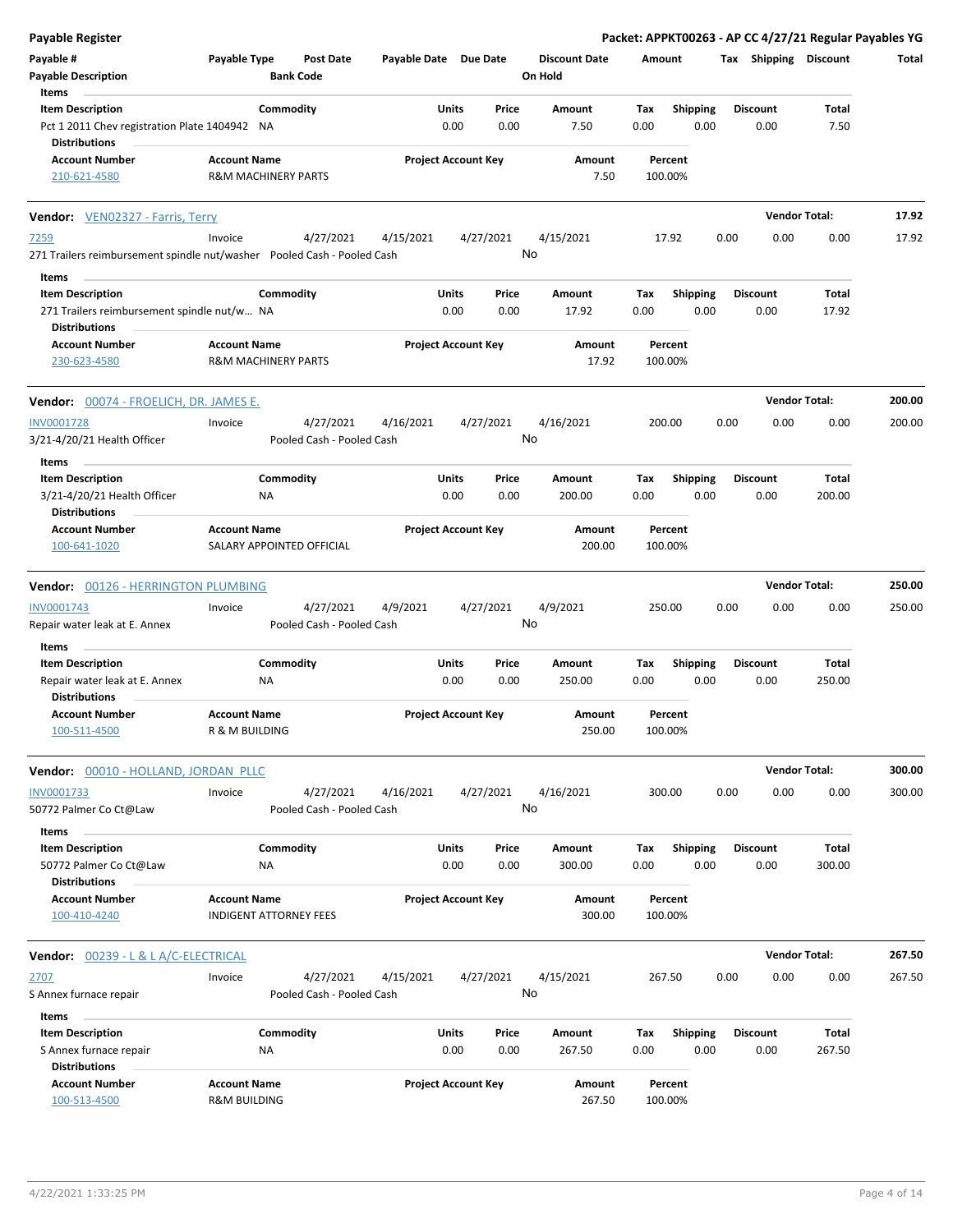| Payable Register                                                                             |                                                      |                                        |                       |                                    |                                 |                    |                         |      |                         | Packet: APPKT00263 - AP CC 4/27/21 Regular Payables YG |          |
|----------------------------------------------------------------------------------------------|------------------------------------------------------|----------------------------------------|-----------------------|------------------------------------|---------------------------------|--------------------|-------------------------|------|-------------------------|--------------------------------------------------------|----------|
| Payable #<br><b>Payable Description</b>                                                      | Payable Type<br><b>Bank Code</b>                     | <b>Post Date</b>                       | Payable Date Due Date |                                    | <b>Discount Date</b><br>On Hold | Amount             |                         |      | Tax Shipping Discount   |                                                        | Total    |
| <b>Vendor:</b> 00649 - LAW OFFICE OF MYLES PORTER, P.C.                                      |                                                      |                                        |                       |                                    |                                 |                    |                         |      |                         | <b>Vendor Total:</b>                                   | 175.00   |
| INV0001732<br>50816 Siller Co Ct@Law                                                         | Invoice                                              | 4/27/2021<br>Pooled Cash - Pooled Cash | 4/18/2021             | 4/27/2021                          | 4/18/2021<br>No                 | 175.00             |                         | 0.00 | 0.00                    | 0.00                                                   | 175.00   |
| Items<br><b>Item Description</b><br>50816 Siller Co Ct@Law                                   | Commodity<br>ΝA                                      |                                        |                       | Units<br>Price<br>0.00<br>0.00     | Amount<br>175.00                | Tax<br>0.00        | <b>Shipping</b><br>0.00 |      | <b>Discount</b><br>0.00 | Total<br>175.00                                        |          |
| <b>Distributions</b><br><b>Account Number</b><br>100-410-4240                                | <b>Account Name</b><br><b>INDIGENT ATTORNEY FEES</b> |                                        |                       | <b>Project Account Key</b>         | Amount<br>175.00                | Percent<br>100.00% |                         |      |                         |                                                        |          |
| Vendor: 00216 - OFFICE DEPOT                                                                 |                                                      |                                        |                       |                                    |                                 |                    |                         |      |                         | <b>Vendor Total:</b>                                   | 0.00     |
| 16167477001<br>USB - 5 pack                                                                  | Invoice                                              | 4/27/2021<br>Pooled Cash - Pooled Cash | 3/18/2021             | 4/27/2021                          | 3/18/2021<br>No                 | 59.98              |                         | 0.00 | 0.00                    | 0.00                                                   | 59.98    |
| Items<br><b>Item Description</b><br>USB - 5 pack<br><b>Distributions</b>                     | Commodity<br>Goods                                   |                                        |                       | Units<br>Price<br>2.00<br>29.99    | Amount<br>59.98                 | Tax<br>0.00        | <b>Shipping</b><br>0.00 |      | <b>Discount</b><br>0.00 | Total<br>59.98                                         |          |
| <b>Account Number</b><br>100-510-3100                                                        | <b>Account Name</b><br>OFFICE SUPPLIES               |                                        |                       | <b>Project Account Key</b>         | Amount<br>59.98                 | Percent<br>100.00% |                         |      |                         |                                                        |          |
| 165550579001<br>USB 5 pack return                                                            | Credit Memo                                          | 4/27/2021<br>Pooled Cash - Pooled Cash | 4/2/2021              | 4/2/2021                           | 4/2/2021<br>No                  | $-59.98$           |                         | 0.00 | 0.00                    | 0.00                                                   | $-59.98$ |
| Items<br><b>Item Description</b><br>USB 5 pack return<br><b>Distributions</b>                | Commodity<br>Goods                                   |                                        |                       | Units<br>Price<br>$-2.00$<br>29.99 | Amount<br>$-59.98$              | Tax<br>0.00        | <b>Shipping</b><br>0.00 |      | <b>Discount</b><br>0.00 | Total<br>$-59.98$                                      |          |
| <b>Account Number</b><br>100-510-3100                                                        | <b>Account Name</b><br>OFFICE SUPPLIES               |                                        |                       | <b>Project Account Key</b>         | Amount<br>$-59.98$              | Percent<br>100.00% |                         |      |                         |                                                        |          |
| Vendor: VEN02329 - Parham, Denna                                                             |                                                      |                                        |                       |                                    |                                 |                    |                         |      |                         | <b>Vendor Total:</b>                                   | 94.08    |
| INV0001740<br>3/4/21 NETEA meeting miles - 168                                               | Invoice                                              | 4/27/2021<br>Pooled Cash - Pooled Cash | 4/20/2021             | 4/27/2021                          | 4/20/2021<br>No                 | 94.08              |                         | 0.00 | 0.00                    | 0.00                                                   | 94.08    |
| Items<br><b>Item Description</b><br>3/4/21 NETEA meeting miles - 168<br><b>Distributions</b> | Commodity<br>ΝA                                      |                                        |                       | Units<br>Price<br>0.00<br>0.00     | Amount<br>94.08                 | Tax<br>0.00        | <b>Shipping</b><br>0.00 |      | <b>Discount</b><br>0.00 | Total<br>94.08                                         |          |
| <b>Account Number</b><br>100-404-4270                                                        | <b>Account Name</b><br>ELECTION TRAVEL/TRAINING      |                                        |                       | <b>Project Account Key</b>         | Amount<br>94.08                 | Percent<br>100.00% |                         |      |                         |                                                        |          |
| Vendor: 00006 - PARKER TIRE                                                                  |                                                      |                                        |                       |                                    |                                 |                    |                         |      |                         | <b>Vendor Total:</b>                                   | 104.00   |
| 12957<br>Pct 1 tire repair                                                                   | Invoice                                              | 4/27/2021<br>Pooled Cash - Pooled Cash | 4/13/2021             | 4/27/2021                          | 4/13/2021<br>No                 | 12.00              |                         | 0.00 | 0.00                    | 0.00                                                   | 12.00    |
| Items<br><b>Item Description</b><br>Pct 1 tire repair<br><b>Distributions</b>                | Commodity<br><b>NA</b>                               |                                        |                       | Units<br>Price<br>0.00<br>0.00     | Amount<br>12.00                 | Tax<br>0.00        | <b>Shipping</b><br>0.00 |      | <b>Discount</b><br>0.00 | Total<br>12.00                                         |          |
| <b>Account Number</b><br>210-621-4590                                                        | <b>Account Name</b><br>R&M MACH. TIRES & TUBES       |                                        |                       | <b>Project Account Key</b>         | Amount<br>12.00                 | Percent<br>100.00% |                         |      |                         |                                                        |          |
| 12969<br>Pct 1 truck flat repair                                                             | Invoice                                              | 4/27/2021<br>Pooled Cash - Pooled Cash | 4/15/2021             | 4/27/2021                          | 4/15/2021<br>No                 | 80.00              |                         | 0.00 | 0.00                    | 0.00                                                   | 80.00    |
| Items<br><b>Item Description</b><br>Pct 1 truck flat repair                                  | Commodity<br>ΝA                                      |                                        |                       | Units<br>Price<br>0.00<br>0.00     | Amount<br>80.00                 | Tax<br>0.00        | <b>Shipping</b><br>0.00 |      | <b>Discount</b><br>0.00 | Total<br>80.00                                         |          |
| <b>Distributions</b><br><b>Account Number</b><br>210-621-4590                                | <b>Account Name</b><br>R&M MACH. TIRES & TUBES       |                                        |                       | <b>Project Account Key</b>         | Amount<br>80.00                 | Percent<br>100.00% |                         |      |                         |                                                        |          |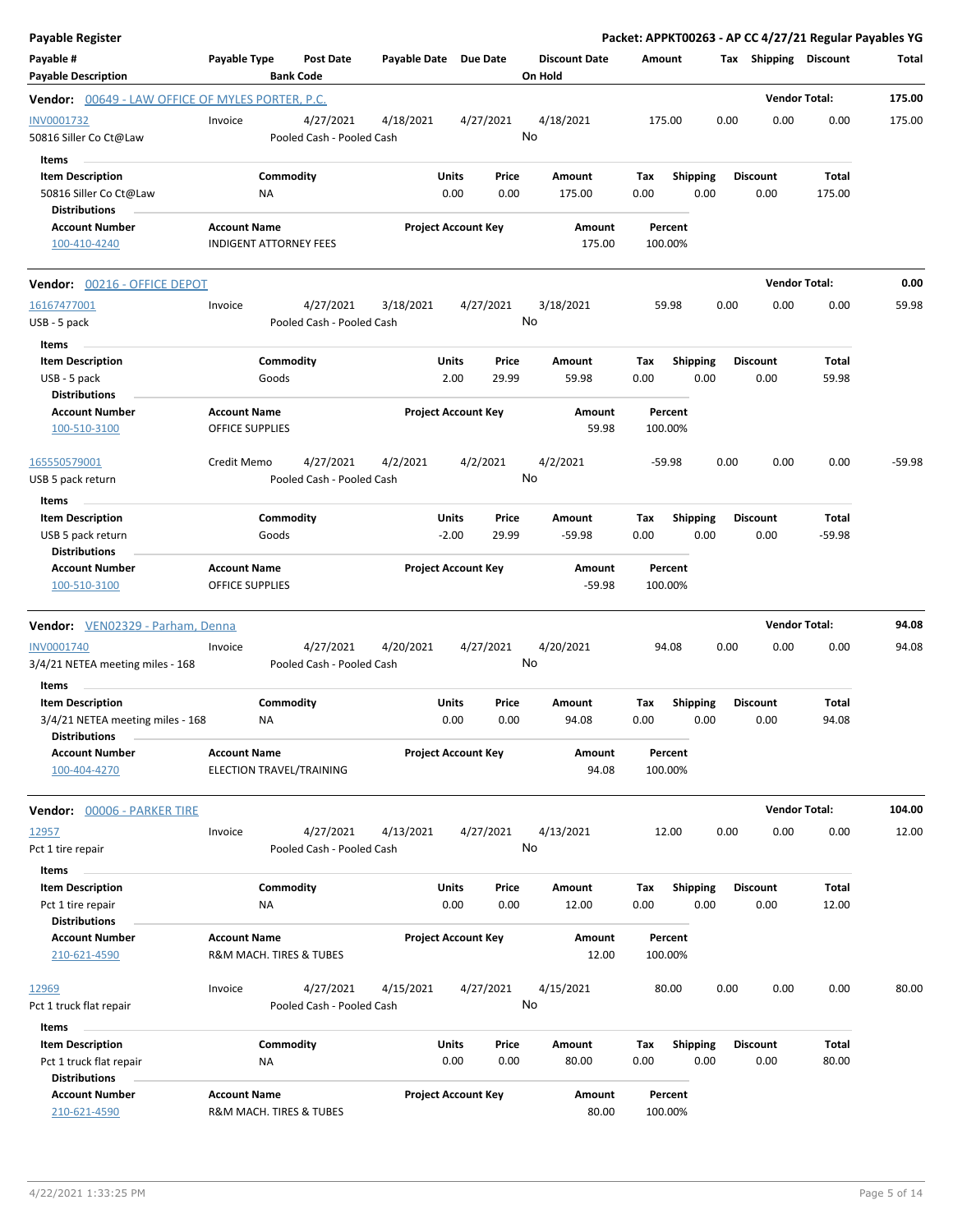| Payable Register                                                     |                                       |                                        |           |                     |                            |                                 |                    |                    |                         |      |                         |                      | Packet: APPKT00263 - AP CC 4/27/21 Regular Payables YG |
|----------------------------------------------------------------------|---------------------------------------|----------------------------------------|-----------|---------------------|----------------------------|---------------------------------|--------------------|--------------------|-------------------------|------|-------------------------|----------------------|--------------------------------------------------------|
| Payable #<br><b>Payable Description</b>                              | Payable Type                          | <b>Post Date</b><br><b>Bank Code</b>   |           | <b>Payable Date</b> | <b>Due Date</b>            | <b>Discount Date</b><br>On Hold |                    | Amount             |                         |      | Tax Shipping Discount   |                      | Total                                                  |
| 12974<br>Pct 3 tire repair                                           | Invoice                               | 4/27/2021<br>Pooled Cash - Pooled Cash | 4/16/2021 |                     | 4/27/2021                  | 4/16/2021<br>No                 |                    | 12.00              |                         | 0.00 | 0.00                    | 0.00                 | 12.00                                                  |
| Items                                                                |                                       |                                        |           |                     |                            |                                 |                    |                    |                         |      |                         |                      |                                                        |
| <b>Item Description</b><br>Pct 3 tire repair<br><b>Distributions</b> |                                       | Commodity<br>ΝA                        |           | Units<br>0.00       | Price<br>0.00              | Amount<br>12.00                 |                    | Tax<br>0.00        | <b>Shipping</b><br>0.00 |      | <b>Discount</b><br>0.00 | Total<br>12.00       |                                                        |
| <b>Account Number</b><br>230-623-4590                                | <b>Account Name</b>                   | R&M MACH. TIRES & TUBES                |           |                     | <b>Project Account Key</b> |                                 | Amount<br>12.00    | Percent<br>100.00% |                         |      |                         |                      |                                                        |
| <b>Vendor:</b> VEN02333 - Parsons Carpet Cleaning                    |                                       |                                        |           |                     |                            |                                 |                    |                    |                         |      |                         | <b>Vendor Total:</b> | 100.00                                                 |
| INV0001744                                                           | Invoice                               | 4/27/2021                              | 4/21/2021 |                     | 4/27/2021                  | 4/21/2021                       |                    | 100.00             |                         | 0.00 | 0.00                    | 0.00                 | 100.00                                                 |
| Carpet cleaning - East Annex<br>Items                                |                                       | Pooled Cash - Pooled Cash              |           |                     |                            | No                              |                    |                    |                         |      |                         |                      |                                                        |
| <b>Item Description</b>                                              |                                       | Commodity                              |           | <b>Units</b>        | Price                      | Amount                          |                    | Tax                | <b>Shipping</b>         |      | <b>Discount</b>         | Total                |                                                        |
| Carpet cleaning - East Annex<br><b>Distributions</b>                 |                                       | ΝA                                     |           | 0.00                | 0.00                       | 100.00                          |                    | 0.00               | 0.00                    |      | 0.00                    | 100.00               |                                                        |
| <b>Account Number</b><br>100-511-4500                                | <b>Account Name</b><br>R & M BUILDING |                                        |           |                     | <b>Project Account Key</b> |                                 | Amount<br>100.00   | 100.00%            | Percent                 |      |                         |                      |                                                        |
| Vendor: 00469 - PAT'S PUMP SERVICE                                   |                                       |                                        |           |                     |                            |                                 |                    |                    |                         |      |                         | <b>Vendor Total:</b> | 740.00                                                 |
| <u>2526</u>                                                          | Invoice                               | 4/27/2021                              | 4/14/2021 |                     | 4/27/2021                  | 4/14/2021                       |                    | 740.00             |                         | 0.00 | 0.00                    | 0.00                 | 740.00                                                 |
| CH porta-potty service<br>Items                                      |                                       | Pooled Cash - Pooled Cash              |           |                     |                            | No                              |                    |                    |                         |      |                         |                      |                                                        |
| <b>Item Description</b>                                              |                                       | Commodity                              |           | Units               | Price                      | Amount                          |                    | Tax                | <b>Shipping</b>         |      | Discount                | Total                |                                                        |
| CH porta-potty service<br><b>Distributions</b>                       |                                       | <b>NA</b>                              |           | 0.00                | 0.00                       | 740.00                          |                    | 0.00               | 0.00                    |      | 0.00                    | 740.00               |                                                        |
| <b>Account Number</b><br>690-669-1650                                | <b>Account Name</b><br>CONSTRUCTION   |                                        |           |                     | <b>Project Account Key</b> |                                 | Amount<br>740.00   | Percent<br>100.00% |                         |      |                         |                      |                                                        |
| Vendor: 00353 - RDO EQUIPMENT CO                                     |                                       |                                        |           |                     |                            |                                 |                    |                    |                         |      |                         | <b>Vendor Total:</b> | 3,191.38                                               |
| P7680324                                                             | Invoice                               | 4/27/2021                              | 4/16/2021 |                     | 4/27/2021                  | 4/16/2021                       |                    | 1,291.36           |                         | 0.00 | 0.00                    | 0.00                 | 1,291.36                                               |
| #7451002 Pct 3 quick coupler<br>Items                                |                                       | Pooled Cash - Pooled Cash              |           |                     |                            | No                              |                    |                    |                         |      |                         |                      |                                                        |
| <b>Item Description</b>                                              |                                       | Commodity                              |           | Units               | Price                      | <b>Amount</b>                   |                    | Tax                | <b>Shipping</b>         |      | <b>Discount</b>         | Total                |                                                        |
| #7451002 Pct 3 quick coupler<br><b>Distributions</b>                 |                                       | Goods                                  |           |                     | 1.00 1,291.36              | 1,291.36                        |                    | 0.00               | 0.00                    |      | 0.00                    | 1,291.36             |                                                        |
| <b>Account Number</b><br>230-623-4580                                | <b>Account Name</b>                   | <b>R&amp;M MACHINERY PARTS</b>         |           |                     | <b>Project Account Key</b> |                                 | Amount<br>1,291.36 | 100.00%            | Percent                 |      |                         |                      |                                                        |
| P7681424<br>#7451005 fuel line                                       | Invoice                               | 4/27/2021<br>Pooled Cash - Pooled Cash | 4/16/2021 |                     | 4/27/2021                  | 4/16/2021<br>No                 |                    |                    | 67.55                   | 0.00 | 0.00                    | 0.00                 | 67.55                                                  |
| Items                                                                |                                       |                                        |           |                     |                            |                                 |                    |                    |                         |      |                         |                      |                                                        |
| <b>Item Description</b><br>#7451005 fuel line                        |                                       | Commodity<br>Goods                     |           | Units<br>1.00       | Price<br>67.55             | Amount<br>67.55                 |                    | Тах<br>0.00        | <b>Shipping</b><br>0.00 |      | <b>Discount</b><br>0.00 | Total<br>67.55       |                                                        |
| <b>Distributions</b>                                                 |                                       |                                        |           |                     |                            |                                 |                    |                    |                         |      |                         |                      |                                                        |
| <b>Account Number</b><br>210-621-4580                                | <b>Account Name</b>                   | <b>R&amp;M MACHINERY PARTS</b>         |           |                     | <b>Project Account Key</b> |                                 | Amount<br>67.55    | 100.00%            | Percent                 |      |                         |                      |                                                        |
| W7737724<br>#7451002 Pct 3 Motor Grader G930C repair                 | Invoice                               | 4/27/2021<br>Pooled Cash - Pooled Cash | 4/16/2021 |                     | 4/27/2021                  | 4/16/2021<br>No                 |                    | 1,477.77           |                         | 0.00 | 0.00                    | 0.00                 | 1,477.77                                               |
|                                                                      |                                       |                                        |           |                     |                            |                                 |                    |                    |                         |      |                         |                      |                                                        |
| Items<br><b>Item Description</b>                                     |                                       | Commodity                              |           | Units               | Price                      | Amount                          |                    | Tax                | <b>Shipping</b>         |      | <b>Discount</b>         | Total                |                                                        |
| #7451002 Pct 3 Motor Grader G930C repa NA<br><b>Distributions</b>    |                                       |                                        |           | 0.00                | 0.00                       | 1,477.77                        |                    | 0.00               | 0.00                    |      | 0.00                    | 1,477.77             |                                                        |
| <b>Account Number</b>                                                | <b>Account Name</b>                   |                                        |           |                     | <b>Project Account Key</b> |                                 | Amount             | Percent            |                         |      |                         |                      |                                                        |
| 230-623-4580                                                         |                                       | <b>R&amp;M MACHINERY PARTS</b>         |           |                     |                            |                                 | 1,477.77           | 100.00%            |                         |      |                         |                      |                                                        |
| W7761324<br>#7451005 Pct 1 Gradall G3WD repair                       | Invoice                               | 4/27/2021<br>Pooled Cash - Pooled Cash | 4/16/2021 |                     | 4/27/2021                  | 4/16/2021<br>No                 |                    | 354.70             |                         | 0.00 | 0.00                    | 0.00                 | 354.70                                                 |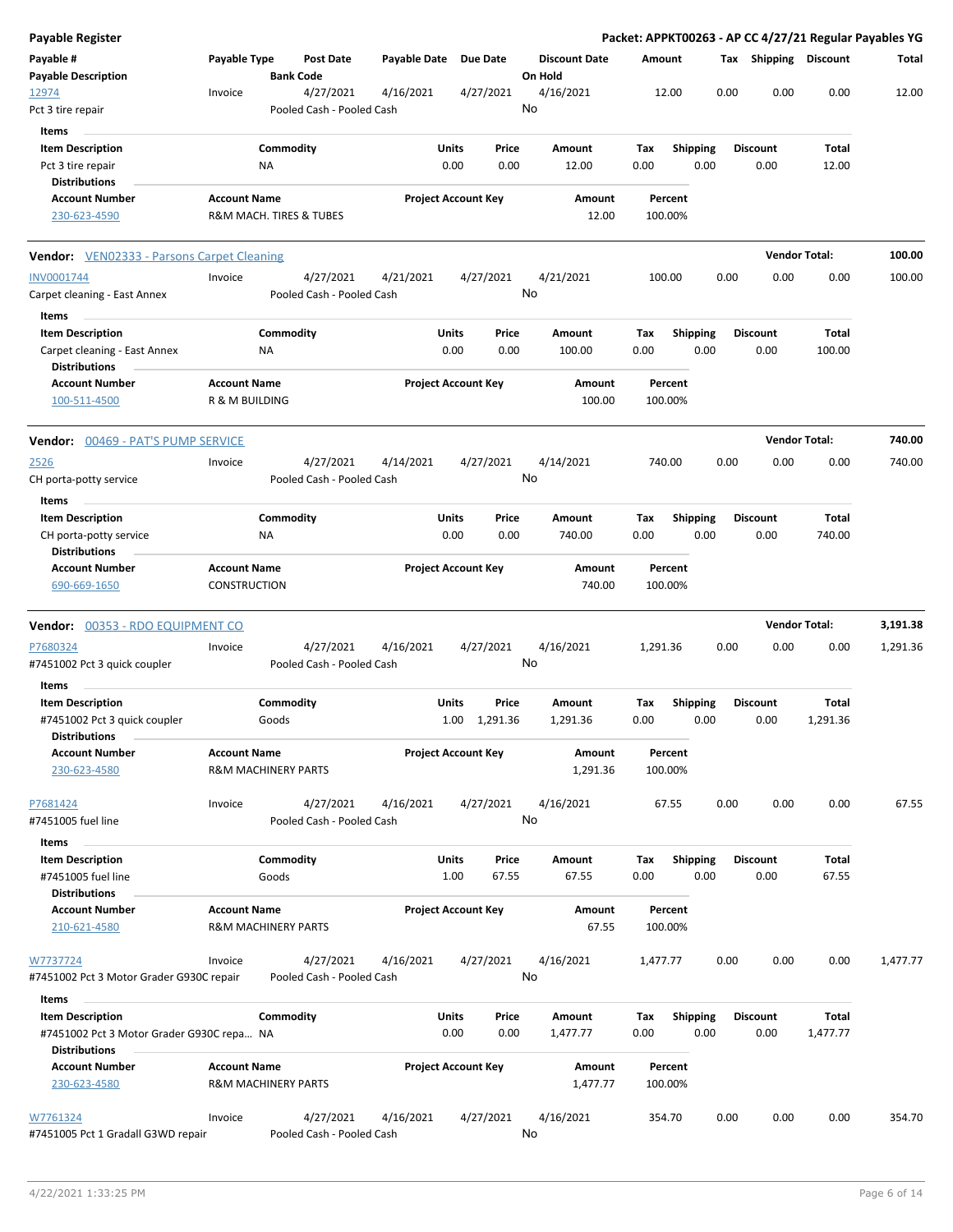| <b>Payable Register</b>                                                                        |                     |                                        |                       |                            |               |                                 |                    |                         |      |                         | Packet: APPKT00263 - AP CC 4/27/21 Regular Payables YG |          |
|------------------------------------------------------------------------------------------------|---------------------|----------------------------------------|-----------------------|----------------------------|---------------|---------------------------------|--------------------|-------------------------|------|-------------------------|--------------------------------------------------------|----------|
| Payable #<br><b>Payable Description</b>                                                        | Payable Type        | Post Date<br><b>Bank Code</b>          | Payable Date Due Date |                            |               | <b>Discount Date</b><br>On Hold | Amount             |                         |      | Tax Shipping Discount   |                                                        | Total    |
| Items<br><b>Item Description</b><br>#7451005 Pct 1 Gradall G3WD repair<br><b>Distributions</b> |                     | Commodity<br>ΝA                        |                       | Units<br>0.00              | Price<br>0.00 | Amount<br>354.70                | Tax<br>0.00        | <b>Shipping</b><br>0.00 |      | <b>Discount</b><br>0.00 | Total<br>354.70                                        |          |
| <b>Account Number</b><br>210-621-4580                                                          | <b>Account Name</b> | <b>R&amp;M MACHINERY PARTS</b>         |                       | <b>Project Account Key</b> |               | Amount<br>354.70                | Percent<br>100.00% |                         |      |                         |                                                        |          |
| <b>Vendor: 00289 - RELIANT</b>                                                                 |                     |                                        |                       |                            |               |                                 |                    |                         |      |                         | <b>Vendor Total:</b>                                   | 3,290.11 |
| 111 032 742 288 3<br>#6 716 696-7 Co-Op 3/15-4/14/21                                           | Invoice             | 4/27/2021<br>Pooled Cash - Pooled Cash | 4/19/2021             | 4/27/2021                  |               | 4/19/2021<br>No                 | 364.44             |                         | 0.00 | 0.00                    | 0.00                                                   | 364.44   |
| Items                                                                                          |                     |                                        |                       |                            |               |                                 |                    |                         |      |                         |                                                        |          |
| <b>Item Description</b>                                                                        |                     | Commodity                              |                       | Units                      | Price         | Amount                          | Tax                | <b>Shipping</b>         |      | <b>Discount</b>         | Total                                                  |          |
| #6 716 696-7 Co-Op 3/15-4/14/21<br><b>Distributions</b>                                        |                     | ΝA                                     |                       | 0.00                       | 0.00          | 364.44                          | 0.00               | 0.00                    |      | 0.00                    | 364.44                                                 |          |
| <b>Account Number</b><br>100-512-4400                                                          | <b>Account Name</b> | UTILITIES ELECTRICITY                  |                       | <b>Project Account Key</b> |               | Amount<br>364.44                | Percent<br>100.00% |                         |      |                         |                                                        |          |
| 111 032 752 481 1<br>#2 533 980-5 Courthouse 3/16-4/15/21                                      | Invoice             | 4/27/2021<br>Pooled Cash - Pooled Cash | 4/20/2021             | 4/27/2021                  |               | 4/20/2021<br>No                 | 197.75             |                         | 0.00 | 0.00                    | 0.00                                                   | 197.75   |
| Items                                                                                          |                     |                                        |                       |                            |               |                                 |                    |                         |      |                         |                                                        |          |
| <b>Item Description</b><br>#2 533 980-5 Courthouse 3/16-4/15/21<br><b>Distributions</b>        |                     | Commodity<br>ΝA                        |                       | Units<br>0.00              | Price<br>0.00 | Amount<br>197.75                | Tax<br>0.00        | <b>Shipping</b><br>0.00 |      | <b>Discount</b><br>0.00 | Total<br>197.75                                        |          |
| <b>Account Number</b>                                                                          | <b>Account Name</b> |                                        |                       | <b>Project Account Key</b> |               | Amount                          | Percent            |                         |      |                         |                                                        |          |
| 100-510-4400                                                                                   |                     | UTILITIES ELECTRICITY                  |                       |                            |               | 197.75                          | 100.00%            |                         |      |                         |                                                        |          |
| 111 032 752 482 9<br>#2 533 981-3 TDHS electric 3/16-4/15/21                                   | Invoice             | 4/27/2021<br>Pooled Cash - Pooled Cash | 4/20/2021             | 4/27/2021                  |               | 4/20/2021<br>No                 | 414.97             |                         | 0.00 | 0.00                    | 0.00                                                   | 414.97   |
| Items                                                                                          |                     |                                        |                       |                            |               |                                 |                    |                         |      |                         |                                                        |          |
| <b>Item Description</b><br>#2 533 981-3 TDHS electric 3/16-4/15/21                             |                     | Commodity<br>ΝA                        |                       | Units<br>0.00              | Price<br>0.00 | Amount<br>414.97                | Tax<br>0.00        | <b>Shipping</b><br>0.00 |      | <b>Discount</b><br>0.00 | Total<br>414.97                                        |          |
| <b>Distributions</b><br><b>Account Number</b>                                                  | <b>Account Name</b> |                                        |                       | <b>Project Account Key</b> |               | Amount                          | Percent            |                         |      |                         |                                                        |          |
| 100-640-4400                                                                                   |                     | UTILITIES ELECTRICITY                  |                       |                            |               | 414.97                          | 100.00%            |                         |      |                         |                                                        |          |
| 111 032 752 483 7<br>#2 533 982-1 Co Bldg 3-16-4/15/21                                         | Invoice             | 4/27/2021<br>Pooled Cash - Pooled Cash | 4/20/2021             |                            | 4/27/2021     | 4/20/2021<br>No                 | 296.15             |                         | 0.00 | 0.00                    | 0.00                                                   | 296.15   |
| Items                                                                                          |                     |                                        |                       |                            |               |                                 |                    |                         |      |                         |                                                        |          |
| <b>Item Description</b><br>#2 533 982-1 Co Bldg 3-16-4/15/21                                   |                     | Commodity<br>ΝA                        |                       | <b>Units</b><br>0.00       | Price<br>0.00 | Amount<br>296.15                | Tax<br>0.00        | <b>Shipping</b><br>0.00 |      | <b>Discount</b><br>0.00 | Total<br>296.15                                        |          |
| <b>Distributions</b><br><b>Account Number</b><br>100-511-4400                                  | <b>Account Name</b> | UTILITIES ELECTRICITY                  |                       | <b>Project Account Key</b> |               | Amount<br>296.15                | Percent<br>100.00% |                         |      |                         |                                                        |          |
| 112 012 700 729 7                                                                              | Invoice             | 4/27/2021                              | 4/21/2021             | 4/27/2021                  |               | 4/21/2021                       | 164.91             |                         | 0.00 | 0.00                    | 0.00                                                   | 164.91   |
| #6 730 596-1 Windom electric 3/17-4/16/21                                                      |                     | Pooled Cash - Pooled Cash              |                       |                            |               | No                              |                    |                         |      |                         |                                                        |          |
| Items                                                                                          |                     |                                        |                       |                            |               |                                 |                    |                         |      |                         |                                                        |          |
| <b>Item Description</b><br>#6 730 596-1 Windom electric 3/17-4/16/ NA<br><b>Distributions</b>  |                     | Commodity                              |                       | Units<br>0.00              | Price<br>0.00 | Amount<br>164.91                | Tax<br>0.00        | Shipping<br>0.00        |      | <b>Discount</b><br>0.00 | Total<br>164.91                                        |          |
| <b>Account Number</b><br>100-515-4400                                                          | <b>Account Name</b> | UTILITIES ELECTRICITY                  |                       | <b>Project Account Key</b> |               | Amount<br>164.91                | Percent<br>100.00% |                         |      |                         |                                                        |          |
| 112 012 700 730 5<br>#6 878 909-8 Windom gd 3/17-4/16/21                                       | Invoice             | 4/27/2021<br>Pooled Cash - Pooled Cash | 4/21/2021             |                            | 4/27/2021     | 4/21/2021<br>No                 | 27.81              |                         | 0.00 | 0.00                    | 0.00                                                   | 27.81    |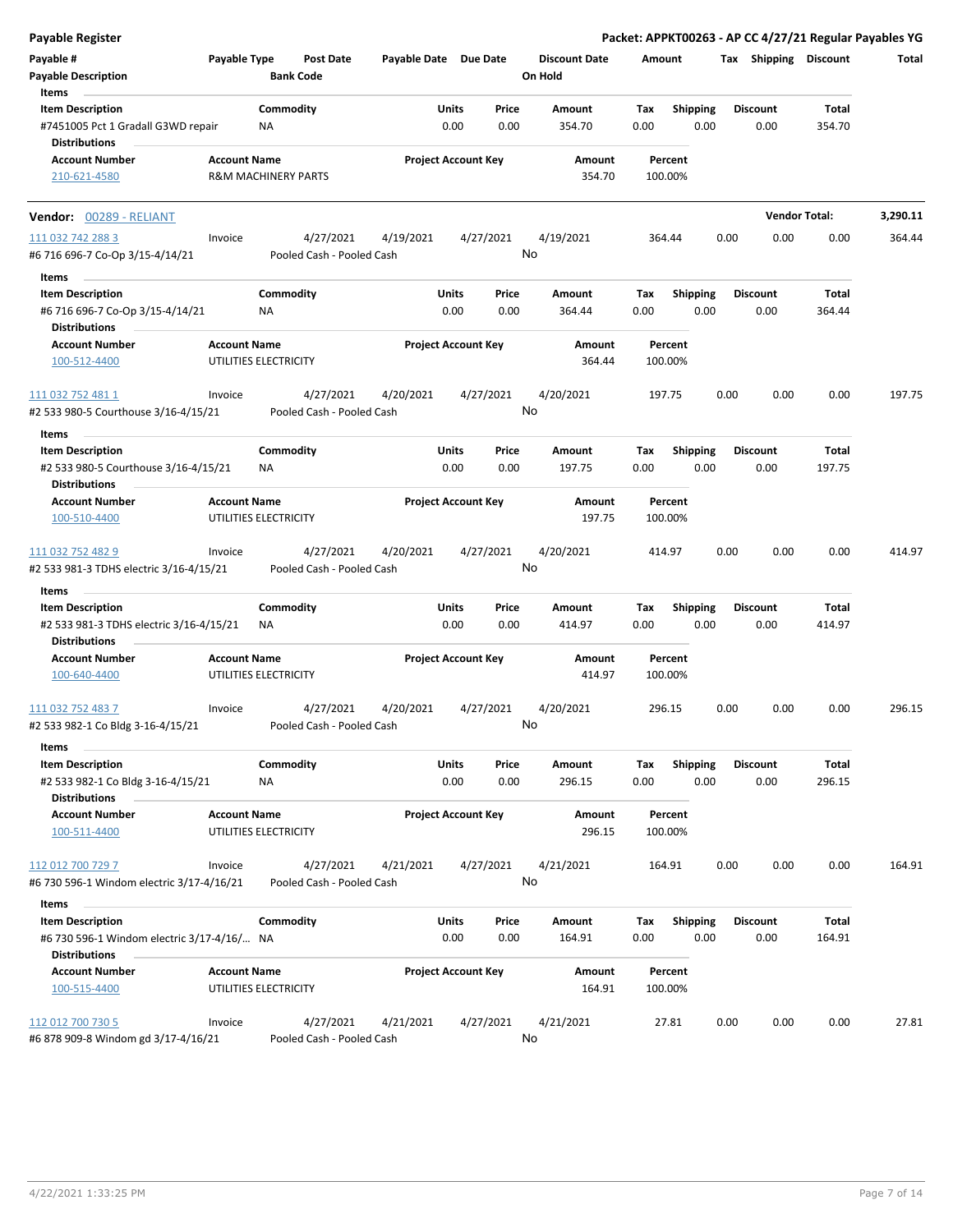| <b>Payable Register</b>                                                                     |                     |                                        |                            |               |                 |                                 |                    |                         |      |                         |                 | Packet: APPKT00263 - AP CC 4/27/21 Regular Payables YG |
|---------------------------------------------------------------------------------------------|---------------------|----------------------------------------|----------------------------|---------------|-----------------|---------------------------------|--------------------|-------------------------|------|-------------------------|-----------------|--------------------------------------------------------|
| Payable #<br><b>Payable Description</b>                                                     | Payable Type        | <b>Post Date</b><br><b>Bank Code</b>   | Payable Date Due Date      |               |                 | <b>Discount Date</b><br>On Hold | Amount             |                         |      | Tax Shipping Discount   |                 | Total                                                  |
| Items                                                                                       |                     |                                        |                            |               |                 |                                 |                    |                         |      |                         |                 |                                                        |
| <b>Item Description</b><br>#6 878 909-8 Windom gd 3/17-4/16/21<br><b>Distributions</b>      |                     | Commodity<br>ΝA                        |                            | Units<br>0.00 | Price<br>0.00   | Amount<br>27.81                 | Tax<br>0.00        | <b>Shipping</b><br>0.00 |      | <b>Discount</b><br>0.00 | Total<br>27.81  |                                                        |
| <b>Account Number</b>                                                                       | <b>Account Name</b> |                                        | <b>Project Account Key</b> |               |                 | Amount                          | Percent            |                         |      |                         |                 |                                                        |
| 100-515-4400                                                                                |                     | UTILITIES ELECTRICITY                  |                            |               |                 | 27.81                           | 100.00%            |                         |      |                         |                 |                                                        |
| 113 010 409 032 3                                                                           | Invoice             | 4/27/2021                              | 4/19/2021                  |               | 4/27/2021       | 4/19/2021                       | 392.34             |                         | 0.00 | 0.00                    | 0.00            | 392.34                                                 |
| #2 533 978-9 S Annex 3/15-4/14/21                                                           |                     | Pooled Cash - Pooled Cash              |                            |               | No              |                                 |                    |                         |      |                         |                 |                                                        |
| Items<br><b>Item Description</b>                                                            |                     | Commodity                              |                            | Units         | Price           | Amount                          | Tax                | <b>Shipping</b>         |      | <b>Discount</b>         | Total           |                                                        |
| #2 533 978-9 S Annex 3/15-4/14/21<br><b>Distributions</b>                                   |                     | ΝA                                     |                            | 0.00          | 0.00            | 392.34                          | 0.00               | 0.00                    |      | 0.00                    | 392.34          |                                                        |
| <b>Account Number</b>                                                                       | <b>Account Name</b> |                                        | <b>Project Account Key</b> |               |                 | Amount                          | Percent            |                         |      |                         |                 |                                                        |
| 100-513-4400                                                                                |                     | UTILITIES ELECTRICITY                  |                            |               |                 | 392.34                          | 100.00%            |                         |      |                         |                 |                                                        |
| 113 010 409 897 9<br>#7 358 371-8 Pct 4 electric 3/16-4/15/21                               | Invoice             | 4/27/2021<br>Pooled Cash - Pooled Cash | 4/20/2021                  |               | 4/27/2021<br>No | 4/20/2021                       | 136.24             |                         | 0.00 | 0.00                    | 0.00            | 136.24                                                 |
| Items                                                                                       |                     |                                        |                            |               |                 |                                 |                    |                         |      |                         |                 |                                                        |
| <b>Item Description</b><br>#7 358 371-8 Pct 4 electric 3/16-4/15/21<br><b>Distributions</b> |                     | Commodity<br><b>NA</b>                 |                            | Units<br>0.00 | Price<br>0.00   | Amount<br>136.24                | Tax<br>0.00        | <b>Shipping</b><br>0.00 |      | <b>Discount</b><br>0.00 | Total<br>136.24 |                                                        |
| <b>Account Number</b>                                                                       | <b>Account Name</b> |                                        | <b>Project Account Key</b> |               |                 | Amount                          | Percent            |                         |      |                         |                 |                                                        |
| 240-624-4400                                                                                |                     | UTILITY ELECTRICITY                    |                            |               |                 | 136.24                          | 100.00%            |                         |      |                         |                 |                                                        |
| 114 008 738 387 6                                                                           | Invoice             | 4/27/2021                              | 4/20/2021                  |               | 4/27/2021       | 4/20/2021                       | 428.97             |                         | 0.00 | 0.00                    | 0.00            | 428.97                                                 |
| #9 599 777-1 Agrilife electric 3/16-4/15/21                                                 |                     | Pooled Cash - Pooled Cash              |                            |               | No              |                                 |                    |                         |      |                         |                 |                                                        |
| Items                                                                                       |                     |                                        |                            |               |                 |                                 |                    |                         |      |                         |                 |                                                        |
| <b>Item Description</b>                                                                     |                     | Commodity                              |                            | Units         | Price           | Amount                          | Tax                | <b>Shipping</b>         |      | <b>Discount</b>         | Total           |                                                        |
| #9 599 777-1 Agrilife electric 3/16-4/15/21 NA<br><b>Distributions</b>                      |                     |                                        |                            | 0.00          | 0.00            | 428.97                          | 0.00               | 0.00                    |      | 0.00                    | 428.97          |                                                        |
| <b>Account Number</b><br>100-516-4400                                                       | <b>Account Name</b> | UTILITIES ELECTRICITY                  | <b>Project Account Key</b> |               |                 | Amount<br>428.97                | Percent<br>100.00% |                         |      |                         |                 |                                                        |
| 301 002 656 104 5                                                                           | Invoice             | 4/27/2021                              | 4/16/2021                  |               | 4/27/2021       | 4/16/2021                       | 84.85              |                         | 0.00 | 0.00                    | 0.00            | 84.85                                                  |
| #2 533 974-8 Pct 1 electric 3/12-4/13/21                                                    |                     | Pooled Cash - Pooled Cash              |                            |               |                 | No                              |                    |                         |      |                         |                 |                                                        |
| Items                                                                                       |                     |                                        |                            |               |                 |                                 |                    |                         |      |                         |                 |                                                        |
| <b>Item Description</b>                                                                     |                     | Commodity                              |                            | Units         | Price           | Amount                          | Tax                | <b>Shipping</b>         |      | <b>Discount</b>         | Total           |                                                        |
| #2 533 974-8 Pct 1 electric 3/12-4/13/21<br><b>Distributions</b>                            |                     | ΝA                                     |                            | 0.00          | 0.00            | 84.85                           | 0.00               | 0.00                    |      | 0.00                    | 84.85           |                                                        |
| <b>Account Number</b><br>210-621-4400                                                       | <b>Account Name</b> | UTILITY ELECTRICITY                    | <b>Project Account Key</b> |               |                 | Amount<br>84.85                 | Percent<br>100.00% |                         |      |                         |                 |                                                        |
| 302 002 642 479 1<br>#12 434 984-6 Rec Rd3/FM 273 3/15-4/14/21                              | Invoice             | 4/27/2021<br>Pooled Cash - Pooled Cash | 4/19/2021                  |               | 4/27/2021<br>No | 4/19/2021                       | 21.27              |                         | 0.00 | 0.00                    | 0.00            | 21.27                                                  |
|                                                                                             |                     |                                        |                            |               |                 |                                 |                    |                         |      |                         |                 |                                                        |
| Items                                                                                       |                     |                                        |                            |               |                 |                                 |                    |                         |      |                         |                 |                                                        |
| <b>Item Description</b>                                                                     |                     | Commodity                              |                            | Units         | Price           | Amount                          | Tax                | <b>Shipping</b>         |      | <b>Discount</b>         | Total           |                                                        |
| #12 434 984-6 Rec Rd3/FM 273 3/15-4/14 NA<br><b>Distributions</b>                           |                     |                                        |                            | 0.00          | 0.00            | 21.27                           | 0.00               | 0.00                    |      | 0.00                    | 21.27           |                                                        |
| <b>Account Number</b><br>240-624-4400                                                       | <b>Account Name</b> | UTILITY ELECTRICITY                    | <b>Project Account Key</b> |               |                 | Amount<br>21.27                 | Percent<br>100.00% |                         |      |                         |                 |                                                        |
| 302 002 642 480 9<br>#12 434 985-3 1369 Hwy 56 3/15-4/14/21                                 | Invoice             | 4/27/2021<br>Pooled Cash - Pooled Cash | 4/19/2021                  |               | 4/27/2021<br>No | 4/19/2021                       | 70.17              |                         | 0.00 | 0.00                    | 0.00            | 70.17                                                  |
| Items                                                                                       |                     |                                        |                            |               |                 |                                 |                    |                         |      |                         |                 |                                                        |
| <b>Item Description</b>                                                                     |                     | Commodity                              |                            | Units         | Price           | Amount                          | Tax                | <b>Shipping</b>         |      | <b>Discount</b>         | Total           |                                                        |
| #12 434 985-3 1369 Hwy 56 3/15-4/14/21<br><b>Distributions</b>                              |                     | ΝA                                     |                            | 0.00          | 0.00            | 70.17                           | 0.00               | 0.00                    |      | 0.00                    | 70.17           |                                                        |
| <b>Account Number</b>                                                                       | <b>Account Name</b> |                                        | <b>Project Account Key</b> |               |                 | Amount                          | Percent            |                         |      |                         |                 |                                                        |
| 240-624-4400                                                                                |                     | UTILITY ELECTRICITY                    |                            |               |                 | 70.17                           | 100.00%            |                         |      |                         |                 |                                                        |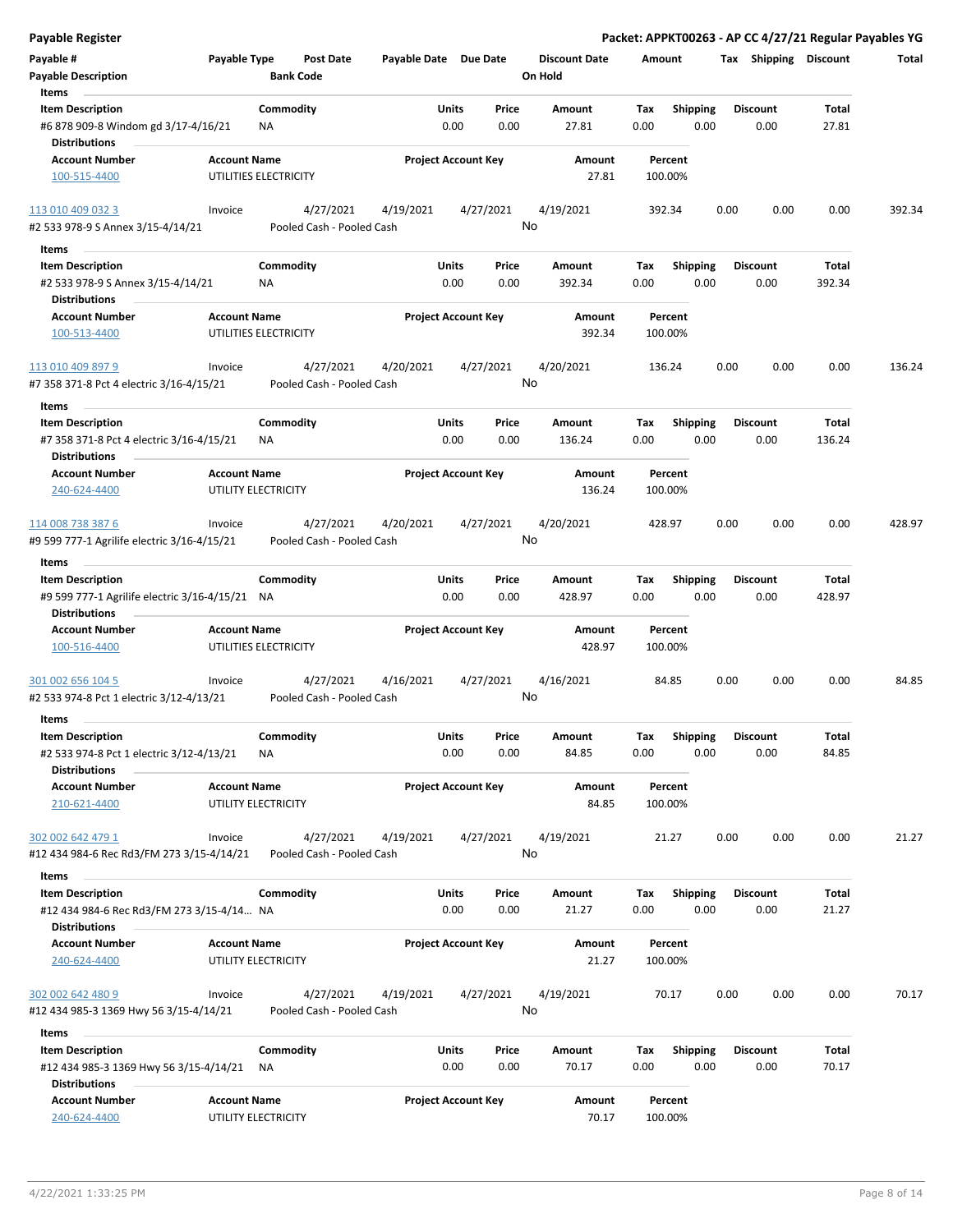| Payable Register                                                                      |                                              |                  |                                        |                            |               |               |                                 |             |                         |      |                         |                      | Packet: APPKT00263 - AP CC 4/27/21 Regular Payables YG |
|---------------------------------------------------------------------------------------|----------------------------------------------|------------------|----------------------------------------|----------------------------|---------------|---------------|---------------------------------|-------------|-------------------------|------|-------------------------|----------------------|--------------------------------------------------------|
| Payable #<br><b>Payable Description</b>                                               | Payable Type                                 | <b>Bank Code</b> | Post Date                              | Payable Date Due Date      |               |               | <b>Discount Date</b><br>On Hold | Amount      |                         |      | Tax Shipping Discount   |                      | Total                                                  |
| 304 000 940 642 5<br>#12 832 845-7 200 1st 3/15-4/14/21                               | Invoice                                      |                  | 4/27/2021<br>Pooled Cash - Pooled Cash | 4/19/2021                  |               | 4/27/2021     | 4/19/2021<br>No                 | 369.09      |                         | 0.00 | 0.00                    | 0.00                 | 369.09                                                 |
| Items                                                                                 |                                              |                  |                                        |                            |               |               |                                 |             |                         |      |                         |                      |                                                        |
| <b>Item Description</b><br>#12 832 845-7 200 1st 3/15-4/14/21<br><b>Distributions</b> |                                              | Commodity<br>ΝA  |                                        |                            | Units<br>0.00 | Price<br>0.00 | Amount<br>369.09                | Tax<br>0.00 | <b>Shipping</b><br>0.00 |      | <b>Discount</b><br>0.00 | Total<br>369.09      |                                                        |
| <b>Account Number</b>                                                                 | <b>Account Name</b>                          |                  |                                        | <b>Project Account Key</b> |               |               | Amount                          |             | Percent                 |      |                         |                      |                                                        |
| 100-518-4400                                                                          | UTILITIES ELECTRICITY                        |                  |                                        |                            |               |               | 369.09                          |             | 100.00%                 |      |                         |                      |                                                        |
| 304 000 941 354 6                                                                     | Invoice                                      |                  | 4/27/2021                              | 4/20/2021                  |               | 4/27/2021     | 4/20/2021                       | 321.15      |                         | 0.00 | 0.00                    | 0.00                 | 321.15                                                 |
| #15 119 264-8 Turner electric 3-16-4/15/21                                            |                                              |                  | Pooled Cash - Pooled Cash              |                            |               |               | No                              |             |                         |      |                         |                      |                                                        |
| Items                                                                                 |                                              |                  |                                        |                            |               |               |                                 |             |                         |      |                         |                      |                                                        |
| <b>Item Description</b>                                                               |                                              | Commodity        |                                        |                            | Units         | Price         | Amount                          | Tax         | <b>Shipping</b>         |      | <b>Discount</b>         | Total                |                                                        |
| #15 119 264-8 Turner electric 3-16-4/15/21 NA<br><b>Distributions</b>                 |                                              |                  |                                        |                            | 0.00          | 0.00          | 321.15                          | 0.00        | 0.00                    |      | 0.00                    | 321.15               |                                                        |
| <b>Account Number</b><br>100-518-4400                                                 | <b>Account Name</b><br>UTILITIES ELECTRICITY |                  |                                        | <b>Project Account Key</b> |               |               | Amount<br>321.15                |             | Percent<br>100.00%      |      |                         |                      |                                                        |
| <b>Vendor:</b> 00756 - RICHARD DRAKE CONSTRUCTION CO. L.P.                            |                                              |                  |                                        |                            |               |               |                                 |             |                         |      |                         | <b>Vendor Total:</b> | 971.49                                                 |
| 179976                                                                                | Invoice                                      |                  | 4/27/2021                              | 4/13/2021                  |               | 4/27/2021     | 4/13/2021                       | 971.49      |                         | 0.00 | 0.00                    | 0.00                 | 971.49                                                 |
| F006 Pct 4 type D cold mix                                                            |                                              |                  | Pooled Cash - Pooled Cash              |                            |               |               | No                              |             |                         |      |                         |                      |                                                        |
| Items                                                                                 |                                              |                  |                                        |                            |               |               |                                 |             |                         |      |                         |                      |                                                        |
| <b>Item Description</b>                                                               |                                              | Commodity        |                                        |                            | Units         | Price         | Amount                          | Tax         | <b>Shipping</b>         |      | <b>Discount</b>         | <b>Total</b>         |                                                        |
| F006 Pct 4 type D cold mix<br><b>Distributions</b>                                    |                                              | ΝA               |                                        |                            | 0.00          | 0.00          | 971.49                          | 0.00        | 0.00                    |      | 0.00                    | 971.49               |                                                        |
| <b>Account Number</b>                                                                 | <b>Account Name</b>                          |                  |                                        | <b>Project Account Key</b> |               |               | Amount                          |             | Percent                 |      |                         |                      |                                                        |
| 240-624-3440                                                                          | R&B MAT. ASPHALT/RD OIL                      |                  |                                        |                            |               |               | 971.49                          |             | 100.00%                 |      |                         |                      |                                                        |
|                                                                                       |                                              |                  |                                        |                            |               |               |                                 |             |                         |      |                         |                      |                                                        |
| <b>Vendor: 00569 - SIXTH COURT OF APPEALS</b>                                         |                                              |                  |                                        |                            |               |               |                                 |             |                         |      |                         | <b>Vendor Total:</b> | 789.56                                                 |
| <b>INV0001736</b>                                                                     | Invoice                                      |                  | 4/27/2021                              | 3/31/2021                  |               | 4/27/2021     | 3/31/2021                       | 789.56      |                         | 0.00 | 0.00                    | 0.00                 | 789.56                                                 |
| Jan-Mar 2021 Appellate fund<br>Items                                                  |                                              |                  | Pooled Cash - Pooled Cash              |                            |               |               | No                              |             |                         |      |                         |                      |                                                        |
| <b>Item Description</b>                                                               |                                              | Commodity        |                                        |                            | Units         | Price         | Amount                          | Tax         | <b>Shipping</b>         |      | <b>Discount</b>         | <b>Total</b>         |                                                        |
| Jan-Mar 2021 Appellate fund<br><b>Distributions</b>                                   |                                              | ΝA               |                                        |                            | 0.00          | 0.00          | 789.56                          | 0.00        | 0.00                    |      | 0.00                    | 789.56               |                                                        |
| <b>Account Number</b>                                                                 | <b>Account Name</b>                          |                  |                                        | <b>Project Account Key</b> |               |               | Amount                          |             | Percent                 |      |                         |                      |                                                        |
| 100-409-4920                                                                          | 6TH COURT OF APPEALS FEE                     |                  |                                        |                            |               |               | 789.56                          |             | 100.00%                 |      |                         |                      |                                                        |
| Vendor: 00707 - SPARKLIGHT                                                            |                                              |                  |                                        |                            |               |               |                                 |             |                         |      |                         | <b>Vendor Total:</b> | 1,833.98                                               |
| INV0001729                                                                            | Invoice                                      |                  | 4/27/2021                              | 4/16/2021                  |               | 4/27/2021     | 4/16/2021                       | 1,833.98    |                         | 0.00 | 0.00                    | 0.00                 | 1,833.98                                               |
| Internet service 4/11-5/10/21                                                         |                                              |                  | Pooled Cash - Pooled Cash              |                            |               |               | No                              |             |                         |      |                         |                      |                                                        |
| Items                                                                                 |                                              |                  |                                        |                            |               |               |                                 |             |                         |      |                         |                      |                                                        |
| <b>Item Description</b>                                                               |                                              | Commodity        |                                        |                            | Units         | Price         | Amount                          | Tax         | <b>Shipping</b>         |      | <b>Discount</b>         | Total                |                                                        |
| Internet service 4/11-5/10/21<br><b>Distributions</b>                                 |                                              | <b>NA</b>        |                                        |                            | 0.00          | 0.00          | 1,833.98                        | 0.00        | 0.00                    |      | 0.00                    | 1,833.98             |                                                        |
| <b>Account Number</b>                                                                 | <b>Account Name</b>                          |                  |                                        | <b>Project Account Key</b> |               |               | Amount                          |             | Percent                 |      |                         |                      |                                                        |
| 100-518-4210                                                                          | <b>INTERNET</b>                              |                  |                                        |                            |               |               | 231.43                          |             | 12.62%                  |      |                         |                      |                                                        |
| 100-665-4210                                                                          | <b>INTERNET</b>                              |                  |                                        |                            |               |               | 64.99                           |             | 3.54%                   |      |                         |                      |                                                        |
| 100-513-4210                                                                          | <b>INTERNET</b>                              |                  |                                        |                            |               |               | 231.43                          |             | 12.62%                  |      |                         |                      |                                                        |
| 100-518-4210                                                                          | <b>INTERNET</b>                              |                  |                                        |                            |               |               | 443.93                          |             | 24.21%                  |      |                         |                      |                                                        |
| 100-518-4210                                                                          | <b>INTERNET</b>                              |                  |                                        |                            |               |               | 139.39                          |             | 7.60%                   |      |                         |                      |                                                        |
| 100-518-4210                                                                          | <b>INTERNET</b>                              |                  |                                        |                            |               |               | 231.43                          |             | 12.62%                  |      |                         |                      |                                                        |
| 100-645-4210                                                                          | <b>INTERNET</b>                              |                  |                                        |                            |               |               | 93.94                           |             | 5.12%                   |      |                         |                      |                                                        |
| 100-514-4210                                                                          | <b>INTERNET</b>                              |                  |                                        |                            |               |               | 82.69                           |             | 4.51%                   |      |                         |                      |                                                        |
| 240-624-4210                                                                          | <b>INTERNET</b>                              |                  |                                        |                            |               |               | 93.94                           |             | 5.12%                   |      |                         |                      |                                                        |
| 100-560-4210                                                                          | <b>INTERNET SERVICE</b>                      |                  |                                        |                            |               |               | 220.81                          |             | 12.04%                  |      |                         |                      |                                                        |
|                                                                                       |                                              |                  |                                        |                            |               |               |                                 |             |                         |      |                         |                      |                                                        |

**Vendor:** 00793 - STATE COMPTROLLER **Vendor Total: 7,583.21**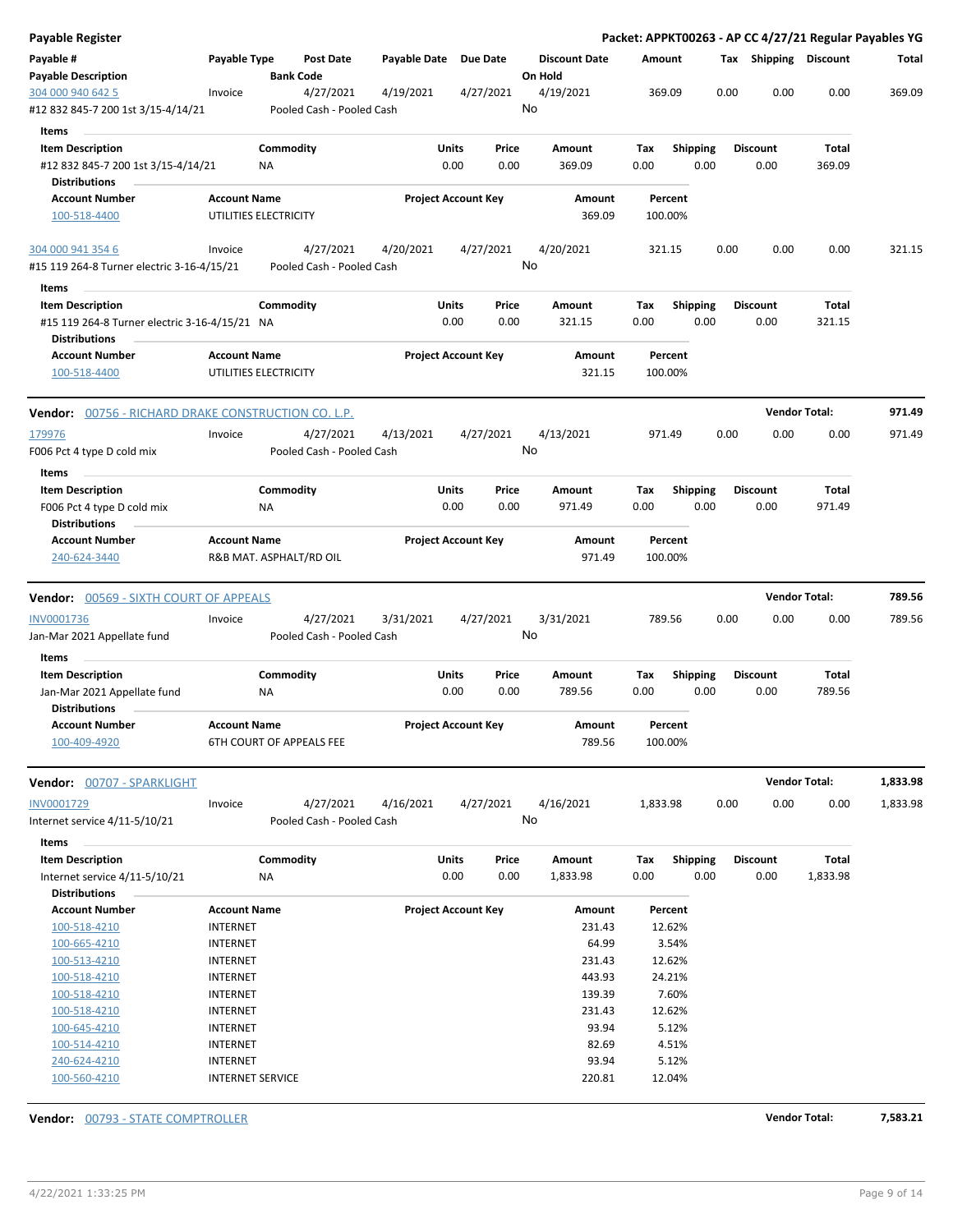| <b>Payable Register</b>                                                                 |                                                  |                 |                                        |                       |                            |                                 |                    |                    |                         |      |                         |                      | Packet: APPKT00263 - AP CC 4/27/21 Regular Payables YG |
|-----------------------------------------------------------------------------------------|--------------------------------------------------|-----------------|----------------------------------------|-----------------------|----------------------------|---------------------------------|--------------------|--------------------|-------------------------|------|-------------------------|----------------------|--------------------------------------------------------|
| Payable #<br><b>Payable Description</b>                                                 | Payable Type                                     |                 | Post Date<br><b>Bank Code</b>          | Payable Date Due Date |                            | <b>Discount Date</b><br>On Hold |                    | Amount             |                         |      | Tax Shipping Discount   |                      | Total                                                  |
| INV0001737<br>Qtr ending 3/31/21 court filing fees                                      | Invoice                                          |                 | 4/27/2021<br>Pooled Cash - Pooled Cash | 4/20/2021             | 4/27/2021                  | 4/20/2021<br>No                 |                    | 7,583.21           |                         | 0.00 | 0.00                    | 0.00                 | 7,583.21                                               |
| Items                                                                                   |                                                  |                 |                                        |                       |                            |                                 |                    |                    |                         |      |                         |                      |                                                        |
| <b>Item Description</b><br>Qtr ending 3/31/21 court filing fees<br><b>Distributions</b> |                                                  | Commodity<br>NA |                                        | Units                 | Price<br>0.00<br>0.00      | Amount<br>7,583.21              |                    | Tax<br>0.00        | <b>Shipping</b><br>0.00 |      | <b>Discount</b><br>0.00 | Total<br>7,583.21    |                                                        |
| <b>Account Number</b>                                                                   | <b>Account Name</b>                              |                 |                                        |                       | <b>Project Account Key</b> |                                 | Amount             | Percent            |                         |      |                         |                      |                                                        |
| 100-409-4890                                                                            |                                                  |                 | <b>COURT COSTS/ARREST FEES</b>         |                       |                            |                                 | 7,583.21           | 100.00%            |                         |      |                         |                      |                                                        |
| <b>Vendor: 00202 - TEXAS ASSOCIATION OF COUNTIES</b>                                    |                                                  |                 |                                        |                       |                            |                                 |                    |                    |                         |      |                         | <b>Vendor Total:</b> | 1,000.00                                               |
| NRDD-0006846<br>Claim# AL20209170-1 deductible                                          | Invoice                                          |                 | 4/27/2021<br>Pooled Cash - Pooled Cash | 4/8/2021              | 4/27/2021                  | 4/8/2021<br>No                  |                    | 1,000.00           |                         | 0.00 | 0.00                    | 0.00                 | 1,000.00                                               |
| Items                                                                                   |                                                  |                 |                                        |                       |                            |                                 |                    |                    |                         |      |                         |                      |                                                        |
| <b>Item Description</b><br>Claim# AL20209170-1 deductible<br><b>Distributions</b>       |                                                  | Commodity<br>ΝA |                                        | Units                 | Price<br>0.00<br>0.00      | Amount<br>1,000.00              |                    | Tax<br>0.00        | <b>Shipping</b><br>0.00 |      | <b>Discount</b><br>0.00 | Total<br>1,000.00    |                                                        |
| <b>Account Number</b><br>100-409-3990                                                   | <b>Account Name</b><br><b>CLAIMS SETTLEMENTS</b> |                 |                                        |                       | <b>Project Account Key</b> |                                 | Amount<br>1,000.00 | Percent<br>100.00% |                         |      |                         |                      |                                                        |
| Vendor: 00344 - TEXAS STATE UNIVERSITY                                                  |                                                  |                 |                                        |                       |                            |                                 |                    |                    |                         |      |                         | <b>Vendor Total:</b> | 75.00                                                  |
| 83778                                                                                   | Invoice                                          |                 | 4/27/2021                              | 4/19/2021             | 4/27/2021                  | 4/19/2021                       |                    | 75.00              |                         | 0.00 | 0.00                    | 0.00                 | 75.00                                                  |
| JP2 - Clemons Evictions workshop registration                                           |                                                  |                 | Pooled Cash - Pooled Cash              |                       |                            | No                              |                    |                    |                         |      |                         |                      |                                                        |
| Items                                                                                   |                                                  |                 |                                        |                       |                            |                                 |                    |                    |                         |      |                         |                      |                                                        |
| <b>Item Description</b>                                                                 |                                                  | Commodity       |                                        |                       | Units<br>Price             | Amount                          |                    | Tax                | <b>Shipping</b>         |      | <b>Discount</b>         | Total                |                                                        |
| JP2 - Clemons Evictions workshop registrat NA<br><b>Distributions</b>                   |                                                  |                 |                                        |                       | 0.00<br>0.00               | 75.00                           |                    | 0.00               | 0.00                    |      | 0.00                    | 75.00                |                                                        |
| <b>Account Number</b>                                                                   | <b>Account Name</b>                              |                 |                                        |                       | <b>Project Account Key</b> |                                 | Amount             | Percent            |                         |      |                         |                      |                                                        |
| 100-456-4270                                                                            |                                                  |                 | OUT OF COUNTY TRAVEL/TRAINING          |                       |                            |                                 | 75.00              | 100.00%            |                         |      |                         |                      |                                                        |
| <b>Vendor:</b> VEN02229 - The Law Office of Deric King Walpole                          |                                                  |                 |                                        |                       |                            |                                 |                    |                    |                         |      |                         | <b>Vendor Total:</b> | 400.00                                                 |
| INV0001731<br>CR-18-26643 Johnson Dst Ct                                                | Invoice                                          |                 | 4/27/2021<br>Pooled Cash - Pooled Cash | 4/12/2021             | 4/27/2021                  | 4/12/2021<br>No                 |                    | 400.00             |                         | 0.00 | 0.00                    | 0.00                 | 400.00                                                 |
| Items                                                                                   |                                                  |                 |                                        |                       |                            |                                 |                    |                    |                         |      |                         |                      |                                                        |
| <b>Item Description</b>                                                                 |                                                  | Commodity       |                                        | Units                 | Price                      | Amount                          |                    | Tax                | <b>Shipping</b>         |      | Discount                | Total                |                                                        |
| CR-18-26643 Johnson Dst Ct<br><b>Distributions</b>                                      |                                                  | NA              |                                        |                       | 0.00<br>0.00               | 400.00                          |                    | 0.00               | 0.00                    |      | 0.00                    | 400.00               |                                                        |
| <b>Account Number</b><br>100-435-4370                                                   | <b>Account Name</b><br><b>ATTORNEY FEES</b>      |                 |                                        |                       | <b>Project Account Key</b> |                                 | Amount<br>400.00   | Percent<br>100.00% |                         |      |                         |                      |                                                        |
| Vendor: 00160 - TXU ENERGY                                                              |                                                  |                 |                                        |                       |                            |                                 |                    |                    |                         |      |                         | <b>Vendor Total:</b> | 62.93                                                  |
| 054827716652                                                                            | Invoice                                          |                 | 4/27/2021                              | 4/17/2021             | 4/27/2021                  | 4/17/2021                       |                    | 35.40              |                         | 0.00 | 0.00                    | 0.00                 | 35.40                                                  |
| #100063401102 Lake Fannin electric 3/17-4/15 Pooled Cash - Pooled Cash                  |                                                  |                 |                                        |                       |                            | No                              |                    |                    |                         |      |                         |                      |                                                        |
| Items<br><b>Item Description</b>                                                        |                                                  | Commodity       |                                        |                       | Units<br>Price             | Amount                          |                    | Tax                | <b>Shipping</b>         |      | <b>Discount</b>         | Total                |                                                        |
| #100063401102 Lake Fannin electric 3/17 NA                                              |                                                  |                 |                                        |                       | 0.00<br>0.00               | 35.40                           |                    | 0.00               | 0.00                    |      | 0.00                    | 35.40                |                                                        |
| <b>Distributions</b>                                                                    |                                                  |                 |                                        |                       |                            |                                 |                    |                    |                         |      |                         |                      |                                                        |
| <b>Account Number</b>                                                                   | <b>Account Name</b>                              |                 |                                        |                       | <b>Project Account Key</b> |                                 | Amount             | Percent            |                         |      |                         |                      |                                                        |
| 850-520-4400                                                                            | UTILITIES ELECTRICITY                            |                 |                                        |                       |                            |                                 | 35.40              | 100.00%            |                         |      |                         |                      |                                                        |
| 055352632689<br>#900011583831 S Annex electric 3/15-4/13/21                             | Invoice                                          |                 | 4/27/2021<br>Pooled Cash - Pooled Cash | 4/15/2021             | 4/27/2021                  | 4/15/2021<br>No                 |                    | 27.53              |                         | 0.00 | 0.00                    | 0.00                 | 27.53                                                  |
| Items                                                                                   |                                                  |                 |                                        |                       |                            |                                 |                    |                    |                         |      |                         |                      |                                                        |
| <b>Item Description</b>                                                                 |                                                  | Commodity       |                                        |                       | Units<br>Price             | Amount                          |                    | Tax                | Shipping                |      | Discount                | Total                |                                                        |
| #900011583831 S Annex electric 3/15-4/1 NA<br>Distributions                             |                                                  |                 |                                        |                       | 0.00<br>0.00               | 27.53                           |                    | 0.00               | 0.00                    |      | 0.00                    | 27.53                |                                                        |
| <b>Account Number</b><br>100-513-4400                                                   | <b>Account Name</b><br>UTILITIES ELECTRICITY     |                 |                                        |                       | <b>Project Account Key</b> |                                 | Amount<br>27.53    | Percent<br>100.00% |                         |      |                         |                      |                                                        |
|                                                                                         |                                                  |                 |                                        |                       |                            |                                 |                    |                    |                         |      |                         |                      |                                                        |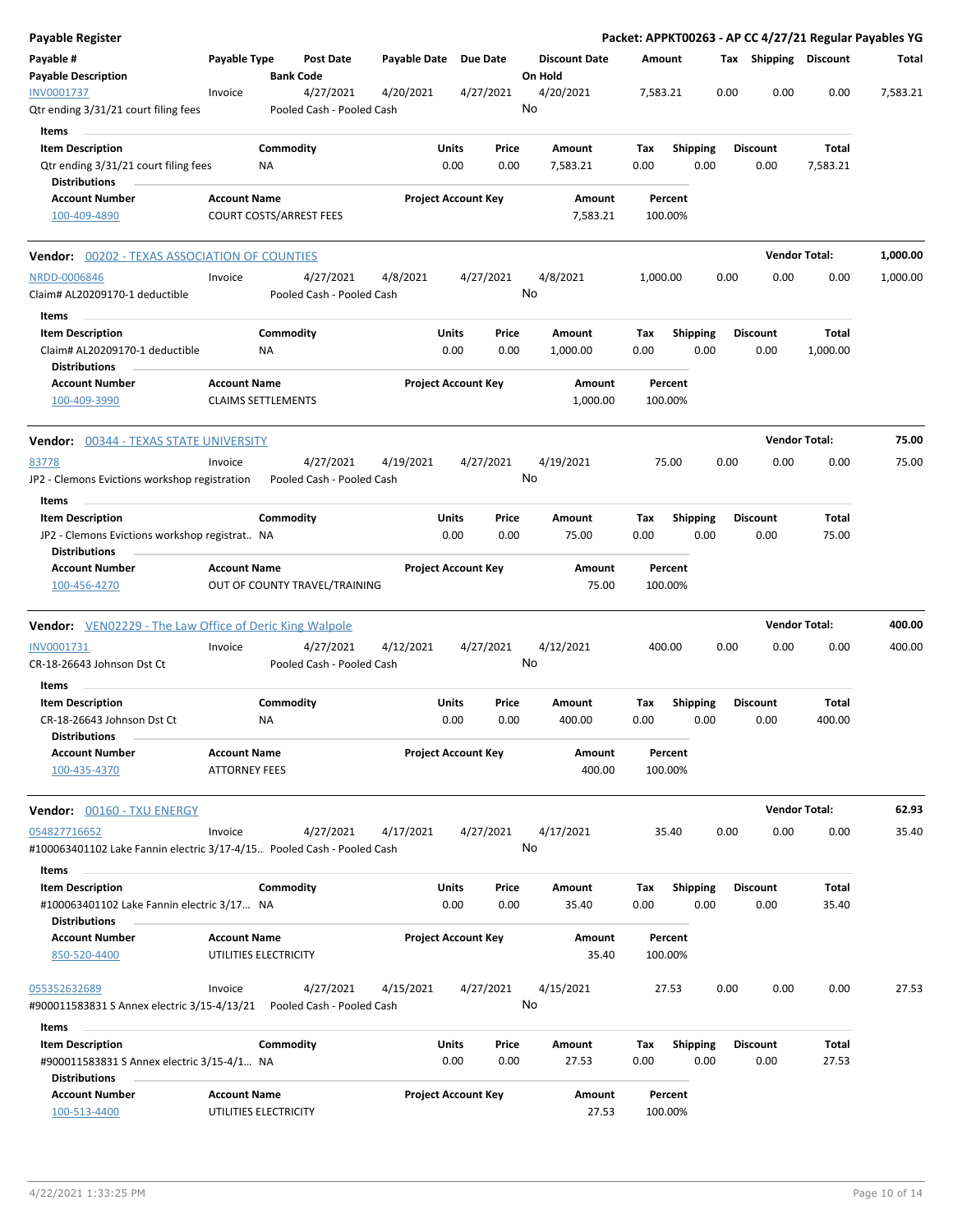| <b>Payable Register</b>                                              |                                  |                  |                     |                            |                      |      |                 |                        | Packet: APPKT00263 - AP CC 4/27/21 Regular Payables YG |        |
|----------------------------------------------------------------------|----------------------------------|------------------|---------------------|----------------------------|----------------------|------|-----------------|------------------------|--------------------------------------------------------|--------|
| Payable #                                                            | <b>Payable Type</b>              | <b>Post Date</b> | <b>Pavable Date</b> | Due Date                   | <b>Discount Date</b> |      | Amount          | <b>Shipping</b><br>Tax | <b>Discount</b>                                        | Total  |
| <b>Payable Description</b>                                           |                                  | <b>Bank Code</b> |                     |                            | On Hold              |      |                 |                        |                                                        |        |
| Vendor:                                                              | 00310 - TYLER TECHNOLOGIES, INC. |                  |                     |                            |                      |      |                 |                        | <b>Vendor Total:</b>                                   | 308.00 |
| 130-120380                                                           | Invoice                          | 4/27/2021        | 5/1/2021            | 5/1/2021                   | 5/1/2021             |      | 308.00          | 0.00<br>0.00           | 0.00                                                   | 308.00 |
| Const #3 mobile AVL-hosting June2021-May 2 Pooled Cash - Pooled Cash |                                  |                  |                     |                            | No                   |      |                 |                        |                                                        |        |
| Items                                                                |                                  |                  |                     |                            |                      |      |                 |                        |                                                        |        |
| <b>Item Description</b>                                              | Commodity                        |                  | <b>Units</b>        | Price                      | Amount               | Tax  | <b>Shipping</b> | <b>Discount</b>        | <b>Total</b>                                           |        |
| Const #3 mobile AVL-hosting June 2021-M NA                           |                                  |                  |                     | 0.00<br>0.00               | 308.00               | 0.00 | 0.00            | 0.00                   | 308.00                                                 |        |
| <b>Distributions</b>                                                 |                                  |                  |                     |                            |                      |      |                 |                        |                                                        |        |
| <b>Account Number</b>                                                | <b>Account Name</b>              |                  |                     | <b>Project Account Key</b> | Amount               |      | Percent         |                        |                                                        |        |
| 100-553-4530                                                         | <b>COMPUTER SOFTWARE</b>         |                  |                     |                            | 308.00               |      | 100.00%         |                        |                                                        |        |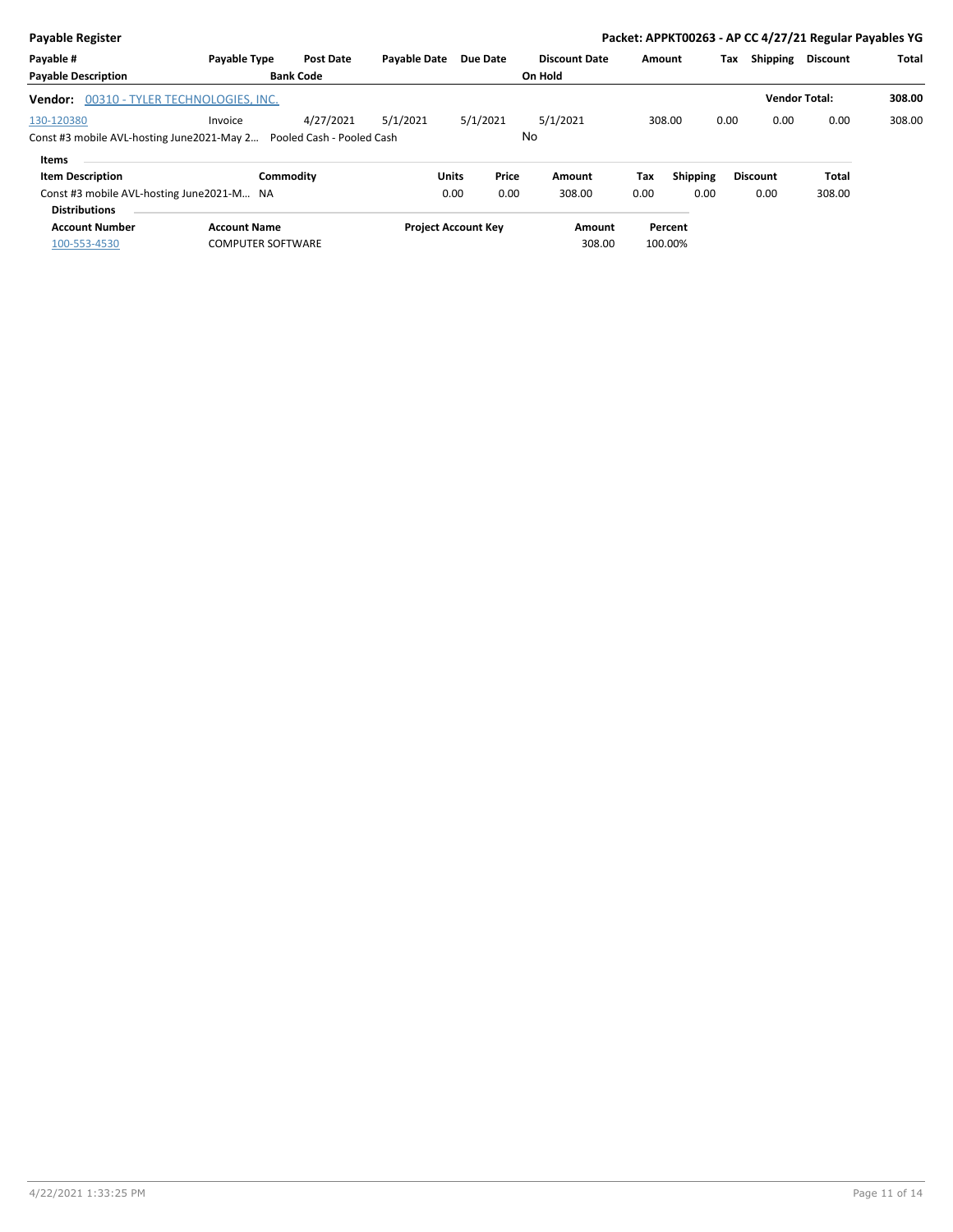## Payable Summary

| Type        | Count               | Gross     | Tax  | <b>Shipping</b> | <b>Discount</b> | Total     | <b>Manual Payment</b> | <b>Balance</b> |
|-------------|---------------------|-----------|------|-----------------|-----------------|-----------|-----------------------|----------------|
| Credit Memo |                     | $-59.98$  | 0.00 | 0.00            | 0.00            | $-59.98$  | 0.00                  | $-59.98$       |
| Invoice     | 59                  | 25,582.14 | 0.00 | 0.00            | 0.00            | 25,582.14 | 0.00                  | 25,582.14      |
|             | <b>Grand Total:</b> | 25,522.16 | 0.00 | 0.00            | 0.00            | 25,522.16 | 0.00                  | 25,522.16      |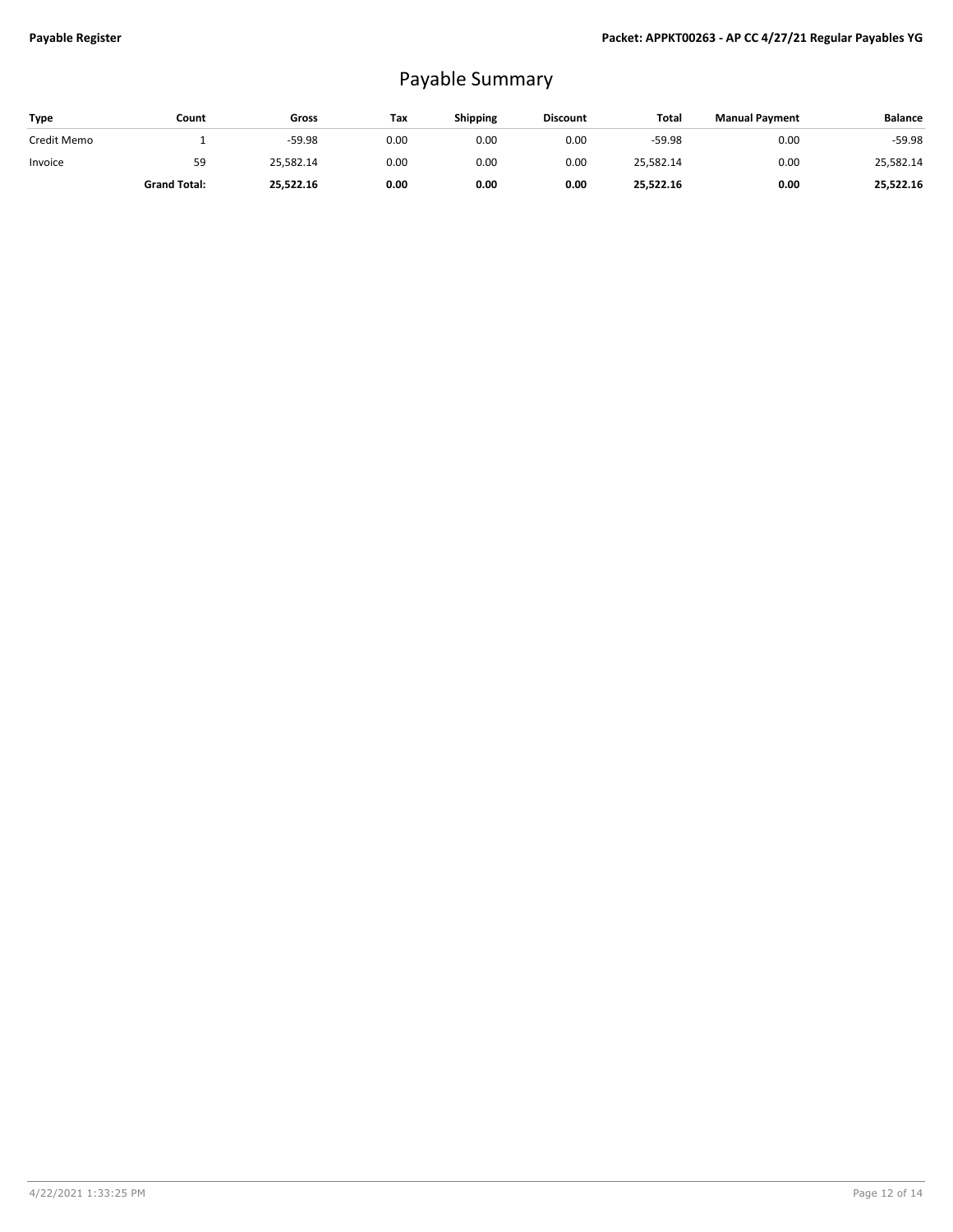#### **Account Summary**

| Account      | Name                                   |        | Amount    |
|--------------|----------------------------------------|--------|-----------|
| 100-404-4270 | ELECTION TRAVEL/TRAINING               |        | 94.08     |
| 100-409-3990 | <b>CLAIMS SETTLEMENTS</b>              |        | 1,000.00  |
| 100-409-4890 | <b>COURT COSTS/ARREST FEES</b>         |        | 7,583.21  |
| 100-409-4920 | 6TH COURT OF APPEALS FEE               |        | 789.56    |
| 100-410-4240 | <b>INDIGENT ATTORNEY FEES</b>          |        | 775.00    |
| 100-425-4660 | <b>AUTOPSIES</b>                       |        | 1,839.75  |
| 100-435-4370 | <b>ATTORNEY FEES</b>                   |        | 1,008.00  |
| 100-456-4270 | OUT OF COUNTY TRAVEL/TRAINING          |        | 75.00     |
| 100-510-3100 | <b>OFFICE SUPPLIES</b>                 |        | 0.00      |
| 100-510-4400 | UTILITIES ELECTRICITY                  |        | 197.75    |
| 100-511-4400 | UTILITIES ELECTRICITY                  |        | 296.15    |
| 100-511-4500 | R & M BUILDING                         |        | 350.00    |
| 100-512-4400 | UTILITIES ELECTRICITY                  |        | 364.44    |
| 100-513-4210 | <b>INTERNET</b>                        |        | 231.43    |
| 100-513-4400 | UTILITIES ELECTRICITY                  |        | 419.87    |
| 100-513-4410 | UTILITIES GAS                          |        | 78.75     |
| 100-513-4500 | <b>R&amp;M BUILDING</b>                |        | 267.50    |
| 100-514-4210 | <b>INTERNET</b>                        |        | 82.69     |
| 100-515-4400 | UTILITIES ELECTRICITY                  |        | 192.72    |
| 100-516-4400 | UTILITIES ELECTRICITY                  |        | 428.97    |
| 100-518-4210 | <b>INTERNET</b>                        |        | 1,046.18  |
| 100-518-4400 | UTILITIES ELECTRICITY                  |        | 690.24    |
| 100-518-4410 | UTILITIES GAS                          |        | 75.41     |
| 100-540-4400 | UTILITIES ELECTRICITY                  |        | 263.01    |
| 100-553-4530 | <b>COMPUTER SOFTWARE</b>               |        | 308.00    |
| 100-560-4210 | <b>INTERNET SERVICE</b>                |        | 220.81    |
| 100-560-4540 | R & M AUTOMOBILES                      |        | 97.60     |
| 100-565-4050 | PRISONER MEDICAL                       |        | 225.00    |
| 100-640-4400 | UTILITIES ELECTRICITY                  |        | 414.97    |
| 100-641-1020 | SALARY APPOINTED OFFICIAL              |        | 200.00    |
| 100-645-4210 | <b>INTERNET</b>                        |        | 93.94     |
| 100-665-4210 | <b>INTERNET</b>                        |        | 64.99     |
|              |                                        | Total: | 19,775.02 |
|              |                                        |        |           |
|              |                                        |        |           |
| Account      | Name                                   |        | Amount    |
| 210-621-4400 | UTILITY ELECTRICITY                    |        | 84.85     |
| 210-621-4570 | R&M MACHINERY GAS & OIL                |        | 47.00     |
| 210-621-4580 | <b>R&amp;M MACHINERY PARTS</b>         |        | 463.23    |
| 210-621-4590 | <b>R&amp;M MACH. TIRES &amp; TUBES</b> |        | 92.00     |
|              |                                        | Total: | 687.08    |
|              |                                        |        |           |
| Account      | Name                                   |        | Amount    |
| 220-622-4580 | <b>R&amp;M MACHINERY PARTS</b>         |        | 192.50    |
|              |                                        | Total: | 192.50    |
|              |                                        |        |           |
| Account      | Name                                   |        | Amount    |
| 230-623-4580 | <b>R&amp;M MACHINERY PARTS</b>         |        | 2,787.05  |
| 230-623-4590 | R&M MACH. TIRES & TUBES                |        | 12.00     |
|              |                                        | Total: | 2,799.05  |
|              |                                        |        |           |
| Account      | Name                                   |        | Amount    |
| 240-624-3440 | R&B MAT. ASPHALT/RD OIL                |        | 971.49    |
| 240-624-4210 | <b>INTERNET</b>                        |        | 93.94     |
| 240-624-4400 | UTILITY ELECTRICITY                    |        | 227.68    |
|              |                                        |        |           |